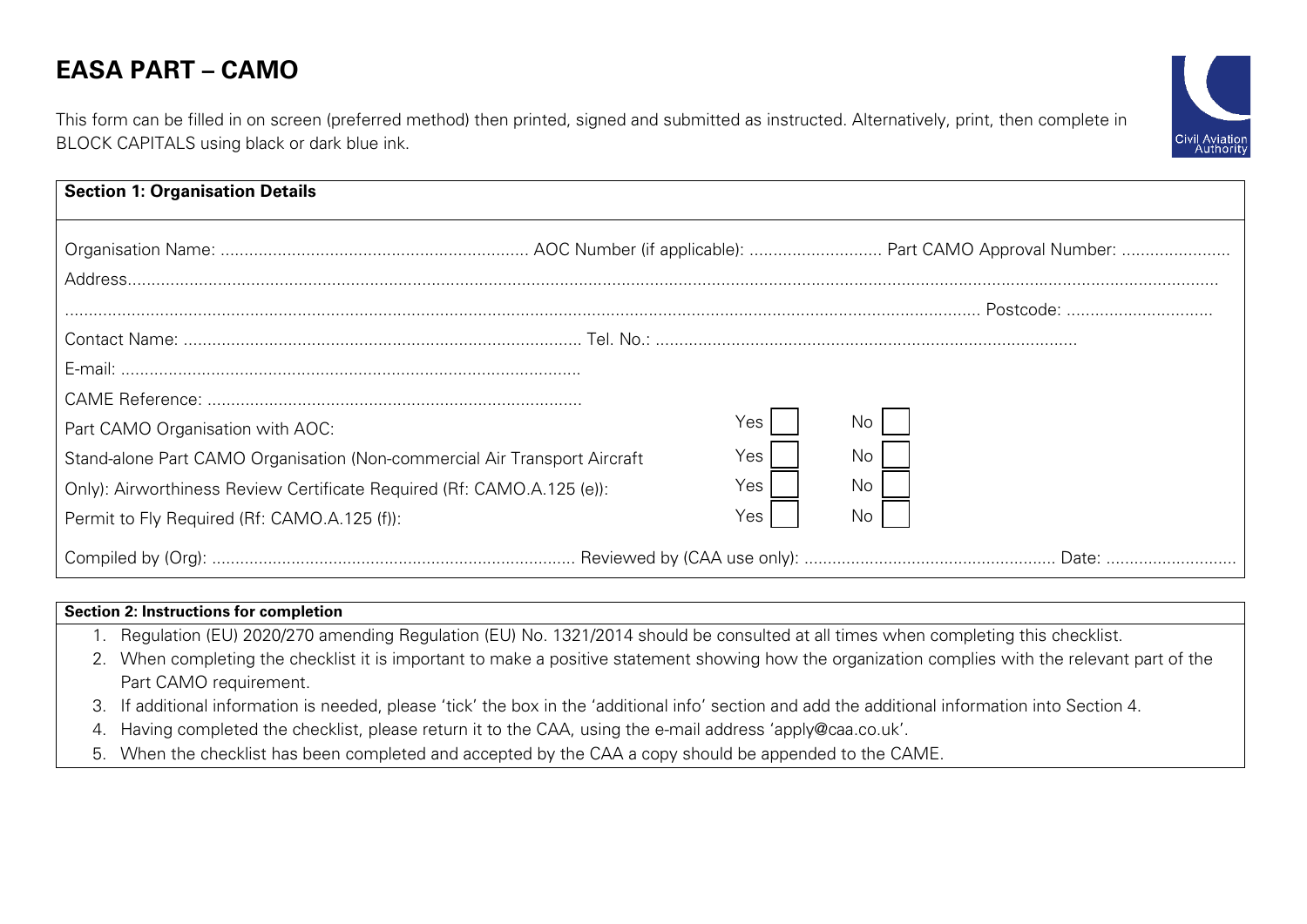## **Section 3: Compliance checklist**

| <b>Part CAMO reference</b>            | <b>Part CAMO requirement</b>                                                                                                                                                                                                                                                                                | <b>Related GM/AMC</b><br><b>Material</b>    | <b>CAME/Procedure</b><br>reference | <b>Additional</b><br>info | <b>CAA Satis Y/N</b> |
|---------------------------------------|-------------------------------------------------------------------------------------------------------------------------------------------------------------------------------------------------------------------------------------------------------------------------------------------------------------|---------------------------------------------|------------------------------------|---------------------------|----------------------|
|                                       | <b>CAMO.A.005 Scope</b>                                                                                                                                                                                                                                                                                     |                                             |                                    |                           | Yes<br>No            |
|                                       | <b>CAMO.A.105 Competent authority</b>                                                                                                                                                                                                                                                                       |                                             |                                    |                           | Yes<br>No            |
|                                       | <b>CAMO.A.115 Application for an organisation</b><br>certificate                                                                                                                                                                                                                                            |                                             |                                    |                           | Yes<br>No            |
| CAMO.A.115(a)                         | The application for a certificate or an amendment to an<br>existing certificate in accordance with this Annex shall be<br>made in a form and manner established by the<br>competent authority, taking into account the applicable<br>requirements of Annex I (Part-M), Annex Vb (Part-ML)<br>and this Annex | AMC1 CAMO.A.115                             |                                    |                           | Yes<br>No.           |
| CAMO.A.115(b)                         | Applicants for an initial certificate pursuant to this Annex<br>shall provide the competent authority with:                                                                                                                                                                                                 |                                             |                                    |                           |                      |
| CAMO.A.115(b)(1)                      | the results of a pre-audit performed by the organisation<br>against the applicable requirements provided for in<br>Annex I (Part-M), Annex Vb (Part-ML) and this Annex;                                                                                                                                     | AMC <sub>2</sub><br>CAMO.A.115(c)           |                                    |                           | Yes<br><b>No</b>     |
| CAMO.A.115(b)(2)                      | documentation demonstrating how they will comply with<br>the requirements established in this Regulation.                                                                                                                                                                                                   | AMC2 CAMO.A.115<br>AMC1<br>CAMO.A.115(b)(2) |                                    |                           | Yes<br>No            |
| CAMO.A.115(b)                         | Such documentation shall include, as provided for in<br>point CAMO.A.130, a procedure describing how changes<br>not requiring prior approval will be managed and notified<br>to the competent authority.                                                                                                    | GM <sub>1</sub><br>CAMO.A.115(b)            |                                    |                           | Yes<br>No            |
| <b>CAMO.A.120 Means of compliance</b> |                                                                                                                                                                                                                                                                                                             |                                             |                                    |                           |                      |
| CAMO.A.120(a)                         | Alternative means of compliance to the AMC adopted by<br>the Agency may be used by an organisation to establish<br>compliance with Regulation (EU) 2018/1139 and its<br>delegated and implementing acts                                                                                                     |                                             |                                    |                           | Yes<br><b>No</b>     |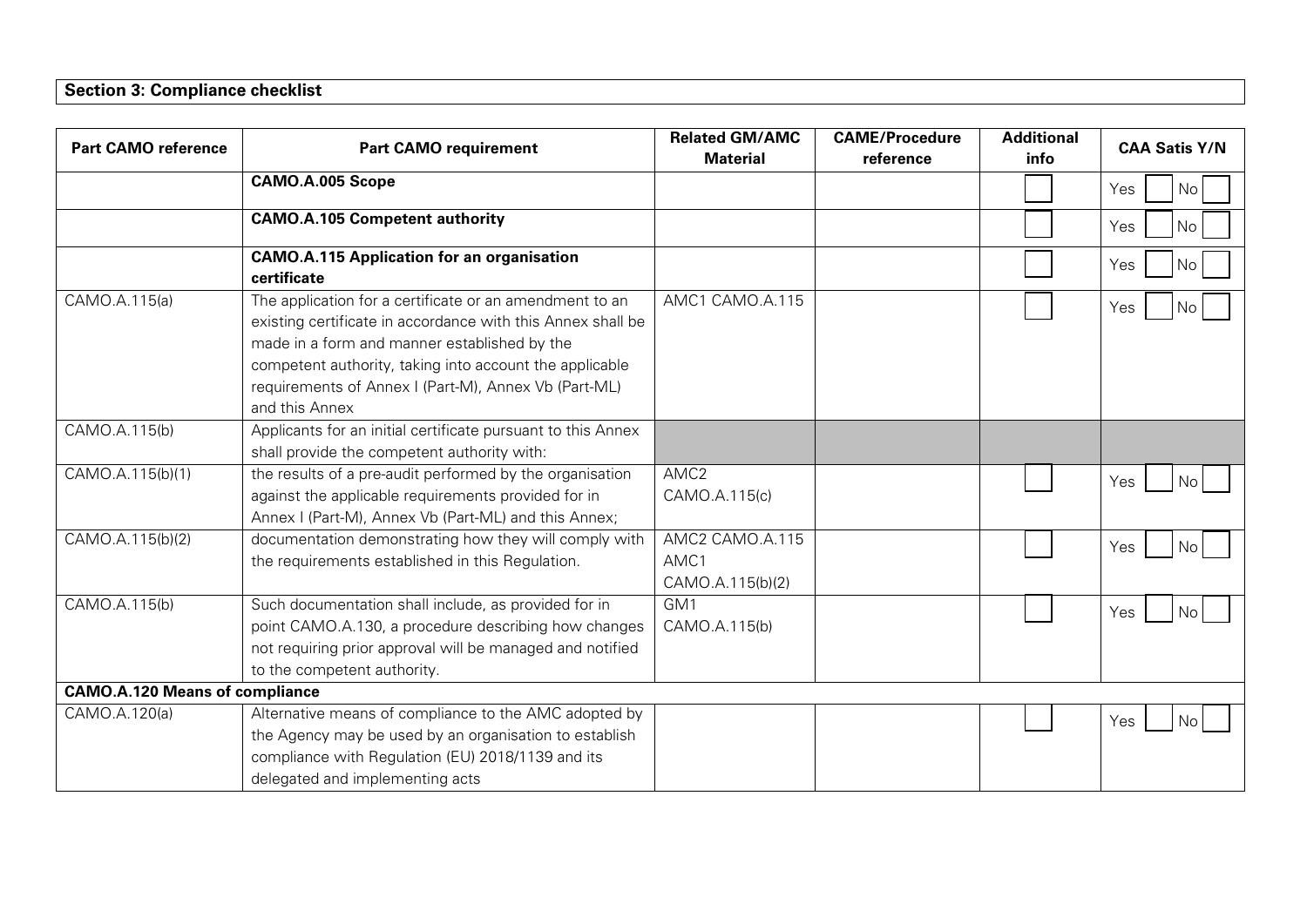| <b>Part CAMO reference</b>                         | <b>Part CAMO requirement</b>                                  | <b>Related GM/AMC</b> | <b>CAME/Procedure</b> | <b>Additional</b> | <b>CAA Satis Y/N</b> |
|----------------------------------------------------|---------------------------------------------------------------|-----------------------|-----------------------|-------------------|----------------------|
|                                                    |                                                               | <b>Material</b>       | reference             | info              |                      |
| CAMO.A.120(b)                                      | When an organisation wishes to use an alternative             |                       |                       |                   | Yes<br>No            |
|                                                    | means of compliance, it shall, prior to using it, provide     |                       |                       |                   |                      |
|                                                    | the competent authority with a full description of the        |                       |                       |                   |                      |
|                                                    | alternative means of compliance. The description shall        |                       |                       |                   |                      |
|                                                    | include any revisions to manuals or procedures that may       |                       |                       |                   |                      |
|                                                    | be relevant, as well as an assessment demonstrating           |                       |                       |                   |                      |
|                                                    | compliance with Regulation (EU) 2018/1139 and its             |                       |                       |                   |                      |
|                                                    | delegated and implementing acts. The organisation may         |                       |                       |                   |                      |
|                                                    | use these alternative means of compliance subject to          |                       |                       |                   |                      |
|                                                    | prior approval by the competent authority, and upon           |                       |                       |                   |                      |
|                                                    | receipt of the notification as provided for in point          |                       |                       |                   |                      |
|                                                    | CAMO.B.120.                                                   |                       |                       |                   |                      |
| <b>CAMO.A.125 Terms of approval and privileges</b> |                                                               |                       |                       |                   |                      |
| CAMO.A.125(a)                                      | The approval is indicated on the certificate, which is        |                       |                       |                   | Yes<br>Nol           |
|                                                    | included in Appendix I, and is issued by the competent        |                       |                       |                   |                      |
|                                                    | authority                                                     |                       |                       |                   |                      |
| CAMO.A.125(b)                                      | Notwithstanding point (a), for air carriers licensed in       |                       |                       |                   | Yes<br>Nol           |
|                                                    | accordance with Regulation (EC) No 1008/2008, the             |                       |                       |                   |                      |
|                                                    | approval shall be part of the air operator certificate issued |                       |                       |                   |                      |
|                                                    | by the competent authority for the aircraft operated.         |                       |                       |                   |                      |
| CAMO.A.125(c)                                      | The scope of work shall be specified in the continuing        |                       |                       |                   | Yes<br>Nol           |
|                                                    | airworthiness management exposition (CAME) in                 |                       |                       |                   |                      |
|                                                    | accordance with point CAMO.A.300.                             |                       |                       |                   |                      |
| CAMO.A.125(d)                                      | An organisation approved in accordance with this Annex        |                       |                       |                   |                      |
|                                                    | may:                                                          |                       |                       |                   |                      |
| CAMO.A.125(d)(1)                                   | manage the continuing airworthiness of aircraft, except       |                       |                       |                   | Yesl<br>Nol          |
|                                                    | those used by air carriers licensed in accordance with        |                       |                       |                   |                      |
|                                                    | Regulation (EC) No 1008/2008, as listed on the                |                       |                       |                   |                      |
|                                                    | certificate;                                                  |                       |                       |                   |                      |
| CAMO.A.125(d)(2)                                   | manage the continuing airworthiness of aircraft used by       |                       |                       |                   | Yes<br>Nol           |
|                                                    | air carriers licensed in accordance with Regulation (EC)      |                       |                       |                   |                      |
|                                                    | No 1008/2008, when listed both on its certificate and on      |                       |                       |                   |                      |
|                                                    | its air operator certificate;                                 |                       |                       |                   |                      |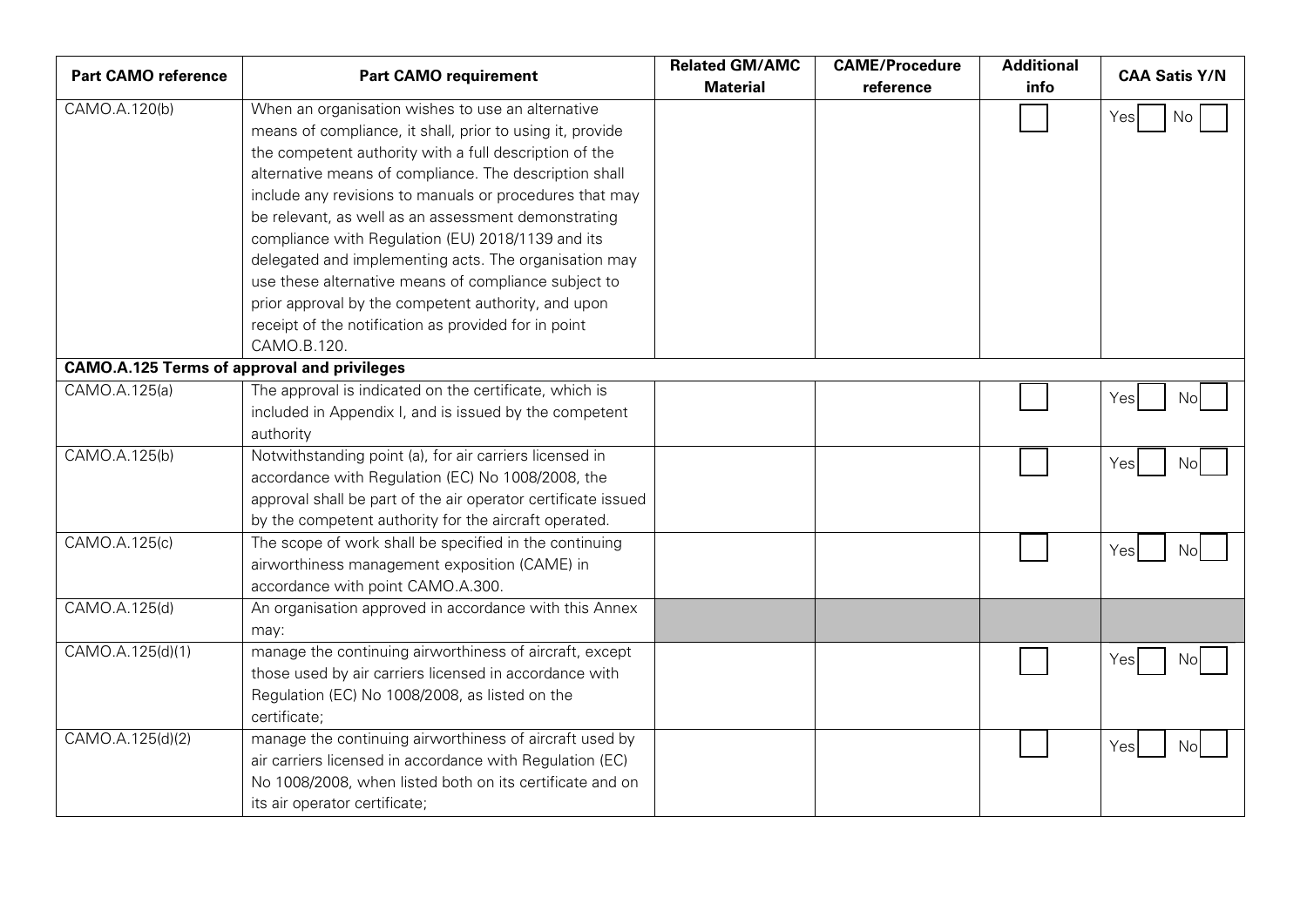| <b>Material</b><br>reference<br>info                                                     |     |
|------------------------------------------------------------------------------------------|-----|
|                                                                                          |     |
| AMC1<br>CAMO.A.125(d)(3)<br>arrange to carry out limited continuing airworthiness<br>Yes | No  |
| tasks with any subcontracted organisation, working<br>CAMO.A.125(d)(3)                   |     |
| under its management system, as listed on the                                            |     |
| certificate;                                                                             |     |
| CAMO.A.125(d)(4)<br>extend an airworthiness review certificate under the<br>Yes          | No. |
| conditions of point M.A.901(f) of Annex I (Part-M) or                                    |     |
| point ML.A.901(c) of Annex Vb (Part-ML), as applicable.                                  |     |
| CAMO.A.125(d)(5)<br>Approve the AMP, in accordance with point (b)(2) of<br>Yes           | No  |
| point ML.A.302, for aircraft managed in accordance with                                  |     |
| Annex Vb (Part-ML).                                                                      |     |
| CAMO.A.125(e)<br>An organisation approved in accordance with this Annex<br>GM1<br>Yes    | No. |
| and having its principal place of business in one of the<br>CAMO.A.125(e)                |     |
| Member States, may additionally be approved to carry                                     |     |
| out airworthiness reviews in accordance with point                                       |     |
| M.A.901 of Annex I (Part-M) or point ML.A.903 of Annex                                   |     |
| Vb (Part-ML) as applicable, and:                                                         |     |
| CAMO.A.125(e)(1)<br>issue the related airworthiness review certificate and<br>Yes        | No  |
| extend it in due time under the conditions of point                                      |     |
| M.A.901(c)(2) and point M.A.901(e)(2) of Annex I (Part-M)                                |     |
| or point ML.A.901(c) of Annex Vb (Part-ML), as                                           |     |
| applicable;                                                                              |     |
| CAMO.A.125(e)(2)<br>issue a recommendation for the airworthiness review to<br>Yes        | No  |
| the competent authority of the Member State of registry,                                 |     |
| under the conditions of point (d) of point M.A.901 or                                    |     |
| point (b) of point M.A.904 of Annex I (Part-M).                                          |     |
| CAMO.A.125(f)<br>GM1<br>An organisation holding the privileges referred to in point      |     |
| Yes<br>CAMO.A.125(f)<br>(e) may additionally be approved to issue a permit to fly        | No. |
| in accordance with point (d) of point 21.A.711 of Annex I                                |     |
| (Part-21) to Regulation (EU) No 748/2012 for the                                         |     |
| particular aircraft for which the organisation is approved                               |     |
| to issue the airworthiness review certificate, when the                                  |     |
| organisation is attesting conformity with approved flight                                |     |
| conditions, subject to an adequate procedure in the                                      |     |
| CAME referred to in point CAMO.A.300.                                                    |     |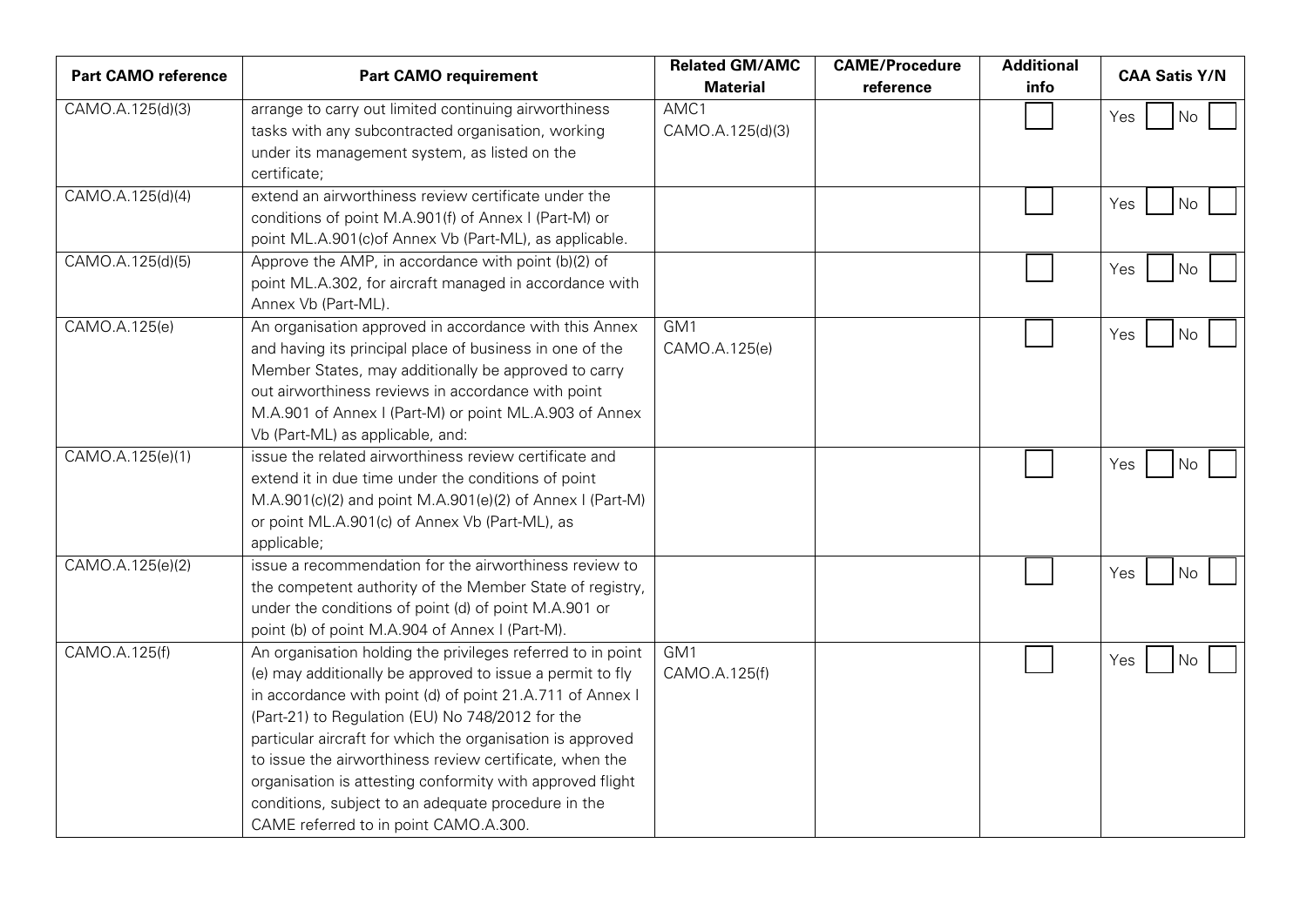| <b>Part CAMO reference</b>                    | <b>Part CAMO requirement</b>                                                                                                                                                                                                                                                                                                                                                                                                                                                                                                                                                                                                                                                                                                                                                                                                                                                                                                                                            | <b>Related GM/AMC</b><br><b>Material</b>                       | <b>CAME/Procedure</b><br>reference | <b>Additional</b><br>info | <b>CAA Satis Y/N</b> |
|-----------------------------------------------|-------------------------------------------------------------------------------------------------------------------------------------------------------------------------------------------------------------------------------------------------------------------------------------------------------------------------------------------------------------------------------------------------------------------------------------------------------------------------------------------------------------------------------------------------------------------------------------------------------------------------------------------------------------------------------------------------------------------------------------------------------------------------------------------------------------------------------------------------------------------------------------------------------------------------------------------------------------------------|----------------------------------------------------------------|------------------------------------|---------------------------|----------------------|
| <b>CAMO.A.130 Changes to the organisation</b> |                                                                                                                                                                                                                                                                                                                                                                                                                                                                                                                                                                                                                                                                                                                                                                                                                                                                                                                                                                         |                                                                |                                    |                           |                      |
| CAMO.A.130                                    | Application time frames/Management of                                                                                                                                                                                                                                                                                                                                                                                                                                                                                                                                                                                                                                                                                                                                                                                                                                                                                                                                   | AMC1 CAMO.A.130                                                |                                    |                           | Yes<br>No.           |
|                                               | changes/Changes requiring or NOT requiring prior                                                                                                                                                                                                                                                                                                                                                                                                                                                                                                                                                                                                                                                                                                                                                                                                                                                                                                                        | AMC2 CAMO.A.130                                                |                                    |                           |                      |
|                                               | approval.                                                                                                                                                                                                                                                                                                                                                                                                                                                                                                                                                                                                                                                                                                                                                                                                                                                                                                                                                               | GM1 CAMO.A.130                                                 |                                    |                           |                      |
| CAMO.A.130(a)                                 | The following changes to the organisation shall require<br>prior approval:                                                                                                                                                                                                                                                                                                                                                                                                                                                                                                                                                                                                                                                                                                                                                                                                                                                                                              |                                                                |                                    |                           |                      |
| CAMO.A.130(a)(1)                              | changes that affect the scope of the certificate or the<br>terms of approval of the organisation;                                                                                                                                                                                                                                                                                                                                                                                                                                                                                                                                                                                                                                                                                                                                                                                                                                                                       | GM1<br>CAMO.A.130(a)(1)<br>GM <sub>2</sub><br>CAMO.A.130(a)(1) |                                    |                           | Yes<br>No            |
| CAMO.A.130(a)(2)                              | changes to personnel nominated in accordance with<br>points (a)(3) to (a)(5) and (b)(2) of point CAMO.A.305;                                                                                                                                                                                                                                                                                                                                                                                                                                                                                                                                                                                                                                                                                                                                                                                                                                                            |                                                                |                                    |                           | Yes<br>No            |
| CAMO.A.130(a)(3)                              | changes to the reporting lines between the personnel<br>nominated in accordance with points (a)(3) to (a)(5) and<br>(b)(2) of point CAMO.A.305, and the accountable<br>manager;                                                                                                                                                                                                                                                                                                                                                                                                                                                                                                                                                                                                                                                                                                                                                                                         |                                                                |                                    |                           | Yes<br>No            |
| CAMO.A.130(a)(4)                              | the procedure as regards changes not requiring prior<br>approval referred to in point (c).                                                                                                                                                                                                                                                                                                                                                                                                                                                                                                                                                                                                                                                                                                                                                                                                                                                                              |                                                                |                                    |                           | Yes<br>No            |
| CAMO.A.130(b)                                 | For any changes requiring prior approval in accordance<br>with Regulation (EU) 2018/1139 and its delegated and<br>implementing acts, the organisation shall apply for and<br>obtain an approval issued by the competent authority.<br>The application shall be submitted before any such<br>change takes place, in order to enable the competent<br>authority to determine continued compliance with<br>Regulation (EU) 2018/1139 and its delegated and<br>implementing acts and to amend, if necessary, the<br>organisation certificate and related terms of approval<br>attached to it. The organisation shall provide the<br>competent authority with any relevant documentation.<br>The change shall only be implemented upon receipt of<br>formal approval by the competent authority in<br>accordance with point CAMO.B.330. The organisation<br>shall operate under the conditions established by the<br>competent authority during such changes, as applicable. | GM <sub>1</sub><br>CAMO.A.130(b)                               |                                    |                           | Yes<br>No            |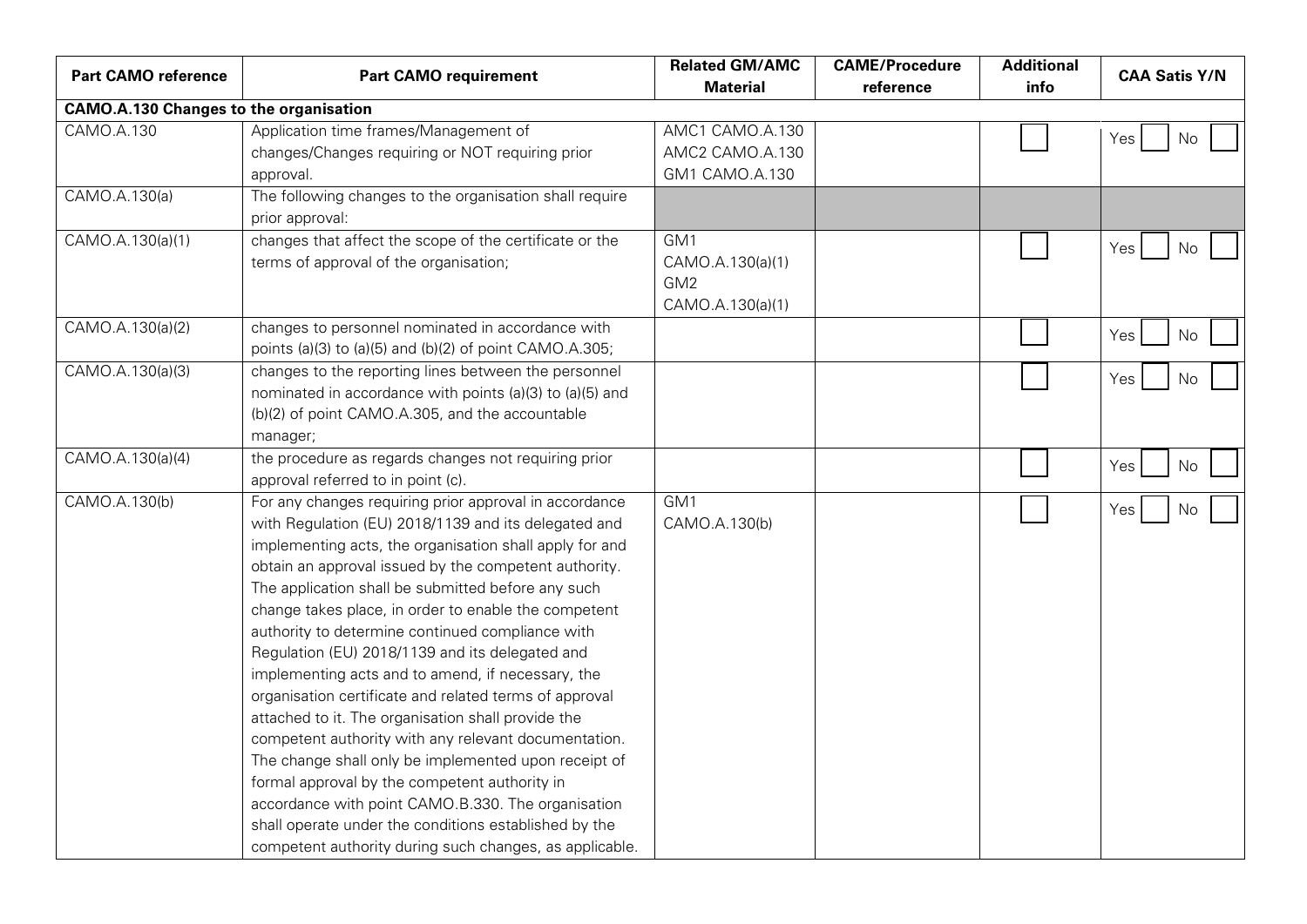| <b>Part CAMO reference</b>           | <b>Part CAMO requirement</b>                                                                                                                                                                                                                                                                                                                                                                                   | <b>Related GM/AMC</b><br><b>Material</b> | <b>CAME/Procedure</b><br>reference | <b>Additional</b><br>info | <b>CAA Satis Y/N</b> |
|--------------------------------------|----------------------------------------------------------------------------------------------------------------------------------------------------------------------------------------------------------------------------------------------------------------------------------------------------------------------------------------------------------------------------------------------------------------|------------------------------------------|------------------------------------|---------------------------|----------------------|
| CAMO.A.130(c)                        | All changes not requiring prior approval shall be managed<br>and notified to the competent authority as defined in the                                                                                                                                                                                                                                                                                         |                                          |                                    |                           | Yes<br>No            |
|                                      | procedure referred to in point (b) of point CAMO.A.115                                                                                                                                                                                                                                                                                                                                                         |                                          |                                    |                           |                      |
|                                      | and approved by the competent authority in accordance                                                                                                                                                                                                                                                                                                                                                          |                                          |                                    |                           |                      |
|                                      | with point (h) of point CAMO.B.310.                                                                                                                                                                                                                                                                                                                                                                            |                                          |                                    |                           |                      |
| <b>CAMO.A.135 Continued validity</b> |                                                                                                                                                                                                                                                                                                                                                                                                                |                                          |                                    |                           |                      |
| CAMO.A.135(a)                        | The organisation's certificate shall remain valid subject to<br>compliance with all of the following conditions:                                                                                                                                                                                                                                                                                               |                                          |                                    |                           |                      |
| CAMO.A.135(a)(1)                     | the organisation remaining in compliance with Regulation<br>(EU) 2018/1139 and its delegated and implementing acts,<br>taking into account the provisions related to the handling<br>of findings as specified under point CAMO.B.350;                                                                                                                                                                          |                                          |                                    |                           | Yes<br>No            |
| CAMO.A.135(a)(2)                     | the competent authority being granted access to the<br>organisation as specified in point CAMO.A.140;                                                                                                                                                                                                                                                                                                          |                                          |                                    |                           | Yes<br>No            |
| CAMO.A.135(a)(3)                     | the certificate not being surrendered or revoked.                                                                                                                                                                                                                                                                                                                                                              |                                          |                                    |                           | No<br>Yes            |
| CAMO.A.135(b)                        | For air carriers licensed in accordance with Regulation<br>(EC) No 1008/2008, termination, suspension or<br>revocation of the air operator certificate automatically<br>invalidates the organisation certificate in relation to the<br>aircraft registrations specified in the air operator<br>certificate, unless otherwise explicitly stated by the<br>competent authority                                   |                                          |                                    |                           | Yes<br>No            |
| CAMO.A.135(c)                        | Upon revocation or surrender, the certificate shall be<br>returned to the competent authority without delay.                                                                                                                                                                                                                                                                                                   |                                          |                                    |                           | Yes<br>No.           |
| <b>CAMO.A.140 Access</b>             |                                                                                                                                                                                                                                                                                                                                                                                                                |                                          |                                    |                           |                      |
| CAMO.A.140                           | For the purpose of determining compliance with the<br>relevant requirements of Regulation (EU) 2018/1139 and<br>its delegated and implementing acts, the organisation<br>shall grant access at any time to any facility, aircraft,<br>document, records, data, procedures or any other<br>material relevant to its activity subject to certification,<br>whether it is contracted/subcontracted or not, to any |                                          |                                    |                           | Yes<br>No.           |
|                                      | person authorised by one of the following authorities:                                                                                                                                                                                                                                                                                                                                                         |                                          |                                    |                           |                      |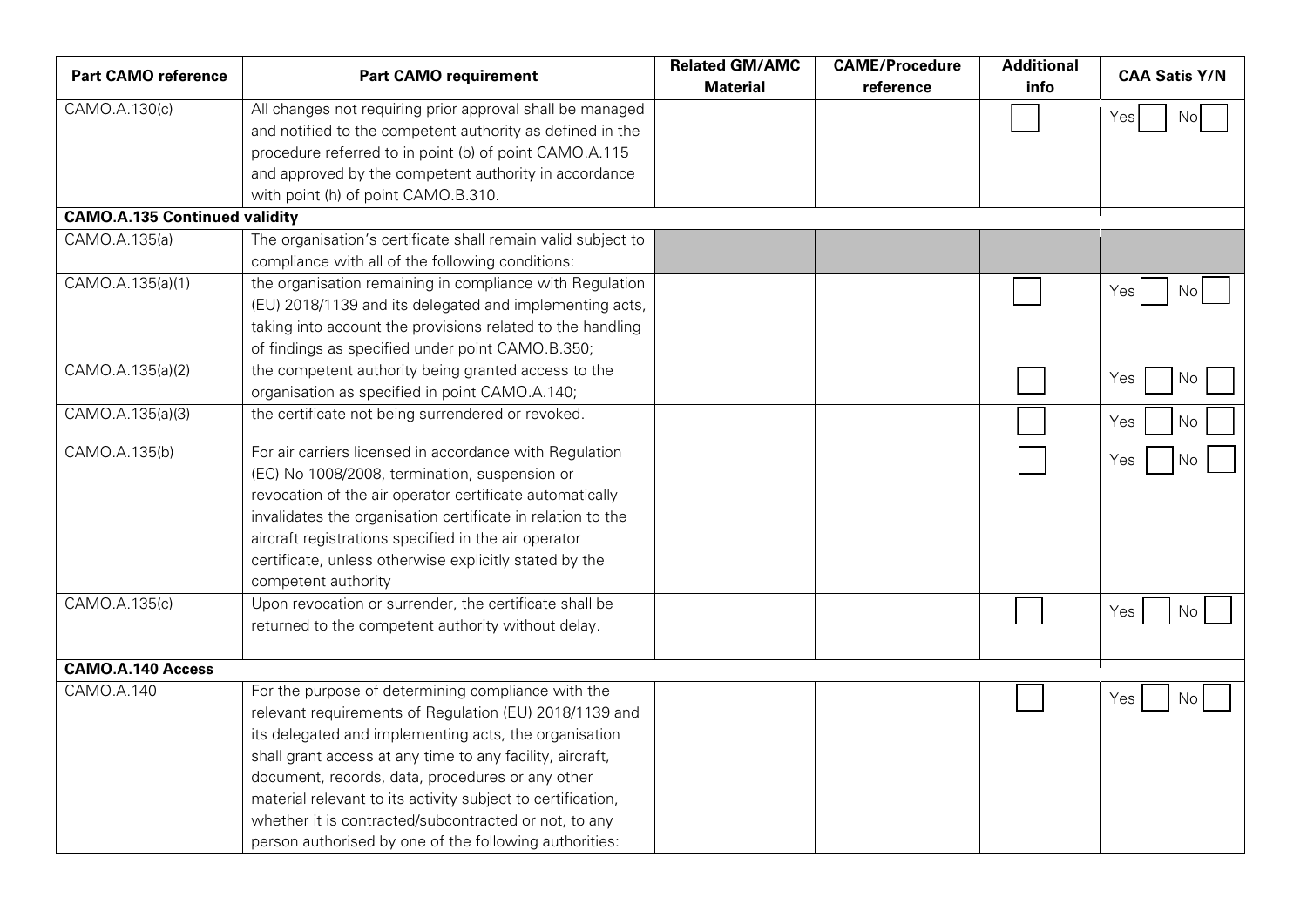| <b>Part CAMO reference</b>             | <b>Part CAMO requirement</b>                                                                                                                                               | <b>Related GM/AMC</b><br><b>Material</b>             | <b>CAME/Procedure</b><br>reference | <b>Additional</b><br>info | <b>CAA Satis Y/N</b> |
|----------------------------------------|----------------------------------------------------------------------------------------------------------------------------------------------------------------------------|------------------------------------------------------|------------------------------------|---------------------------|----------------------|
| CAMO.A.140(a)                          | the competent authority defined in point CAMO.A.105;                                                                                                                       |                                                      |                                    |                           | Yes<br>No            |
| CAMO.A.140(b)                          | the authority acting under the provisions of point (d) of<br>point CAMO.B.300 or point (e) of point CAMO.B.300.                                                            |                                                      |                                    |                           | No<br>Yes            |
| <b>CAMO.A.150 Findings</b>             |                                                                                                                                                                            |                                                      |                                    |                           |                      |
| CAMO.A.150(a)                          | After receipt of notification of findings according to point<br>CAMO.B.350, the organisation shall:                                                                        | AMC1 CAMO.A.150<br>GM1 CAMO.A.150                    |                                    |                           | No<br>Yes            |
| CAMO.A.150(a)                          | identify the root cause or causes of and contributing<br>factors to the non-compliance;                                                                                    |                                                      |                                    |                           | Yes<br>No            |
| CAMO.A.150(a)                          | define a corrective action plan;                                                                                                                                           |                                                      |                                    |                           | Yes<br>No.           |
| CAMO.A.150(a)                          | demonstrate corrective action implementation to the<br>satisfaction of the competent authority.                                                                            |                                                      |                                    |                           | Yes<br>No            |
| CAMO.A.150(b)                          | Actions referred to in points (a)(1), (a)(2) and (a)(3) shall<br>be performed within the period agreed with that<br>competent authority as defined in point CAMO.B.350.    |                                                      |                                    |                           | Yes<br>No            |
|                                        | <b>CAMO.A.155 Immediate reaction to a safety problem</b>                                                                                                                   |                                                      |                                    |                           |                      |
| CAMO.A.155                             | The organisation shall implement:                                                                                                                                          |                                                      |                                    |                           |                      |
| CAMO.A.155(a)                          | any safety measures mandated by the competent<br>authority in accordance with point CAMO.B.135;                                                                            |                                                      |                                    |                           | Yes<br>No            |
| CAMO.A.155(b)                          | any relevant mandatory safety information issued by the<br>Agency.                                                                                                         |                                                      |                                    |                           | Yes<br>No            |
| <b>CAMO.A.160 Occurrence reporting</b> |                                                                                                                                                                            |                                                      |                                    |                           |                      |
| CAMO.A.160                             | General/ Mandatory reporting-general                                                                                                                                       | AMC1 CAMO.A.160<br>AMC2 CAMO.A.160<br>GM1 CAMO.A.160 |                                    |                           | No<br>Yes            |
| CAMO.A.160(a)                          | Where the organisation holds one or more additional<br>organisation certificates within the scope of Regulation<br>(EU) 2018/1139 and its delegated and implementing acts: |                                                      |                                    |                           |                      |
| CAMO.A.160(a)(1)                       | the organisation may establish an integrated occurrence<br>reporting system covering all certificate(s) held; and                                                          |                                                      |                                    |                           | Yes<br>No            |
| CAMO.A.160(a)(2)                       | single reports for occurrences should only be provided if<br>the following conditions are met:                                                                             |                                                      |                                    |                           | Yes<br>No            |
| $\overline{CAM}$ O.A.160(a)(2)(i)      | the report includes all relevant information from the<br>perspective of the different organisation certificates held;                                                      |                                                      |                                    |                           | Yes<br>No            |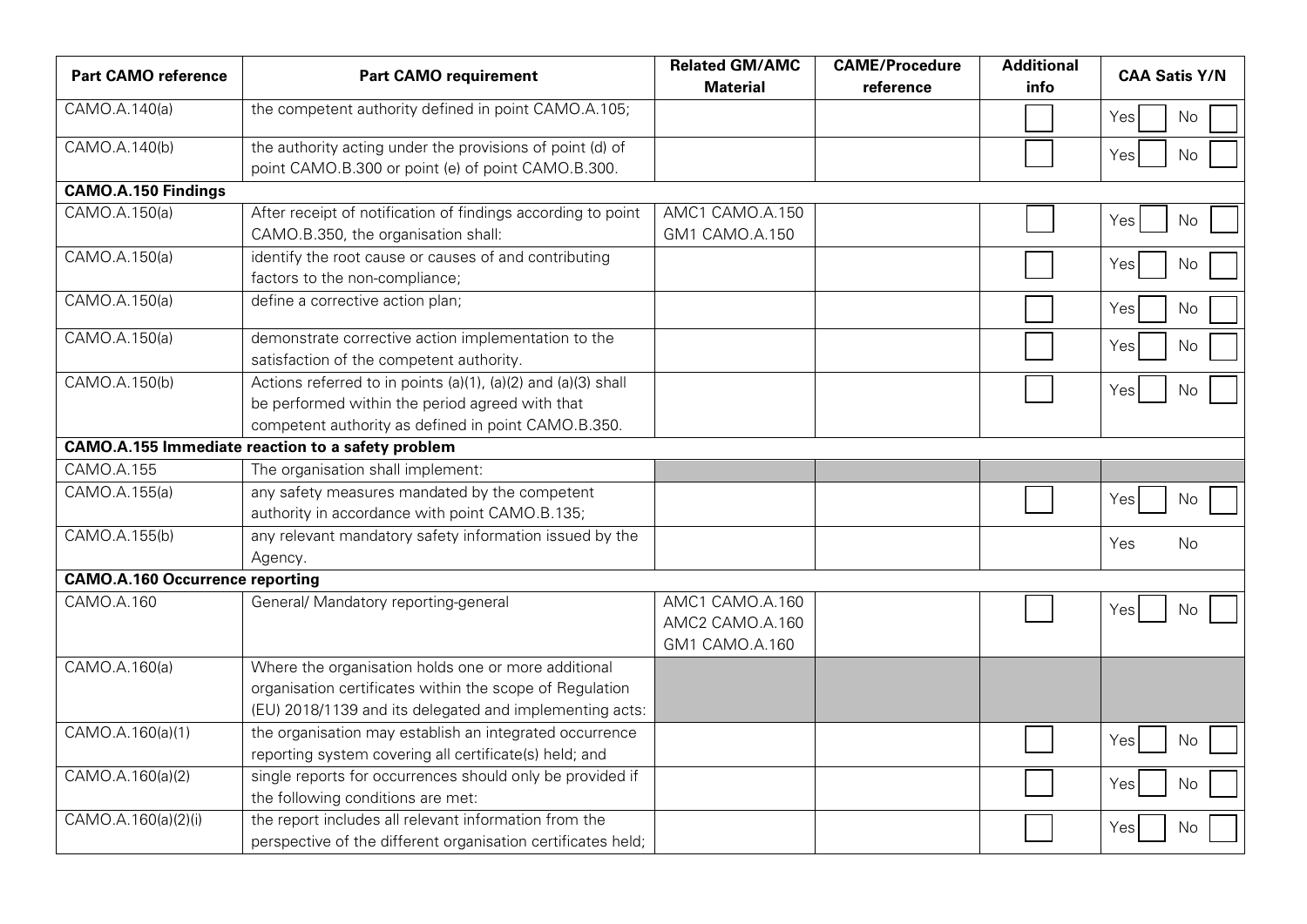| <b>Part CAMO reference</b>          | <b>Part CAMO requirement</b>                                                                                                                                                                                                                                                                                                                                                                                                                                                                                                                                                     | <b>Related GM/AMC</b><br><b>Material</b>                                                   | <b>CAME/Procedure</b><br>reference | <b>Additional</b><br>info | <b>CAA Satis Y/N</b> |
|-------------------------------------|----------------------------------------------------------------------------------------------------------------------------------------------------------------------------------------------------------------------------------------------------------------------------------------------------------------------------------------------------------------------------------------------------------------------------------------------------------------------------------------------------------------------------------------------------------------------------------|--------------------------------------------------------------------------------------------|------------------------------------|---------------------------|----------------------|
| CAMO.A.160(a)(2)(ii)                | the report addresses all relevant specific mandatory data<br>fields and clearly identifies all certificate holders for<br>which the report is made;                                                                                                                                                                                                                                                                                                                                                                                                                              |                                                                                            |                                    |                           | Yes<br>No            |
| CAMO.A.160(a)(2)(iii)               | the competent authority for all certificates is the same<br>and such single reporting was agreed with that<br>competent authority.                                                                                                                                                                                                                                                                                                                                                                                                                                               |                                                                                            |                                    |                           | Yes<br>No            |
| CAMO.A.160(b)                       | The organisation should assign responsibility to one or<br>more suitably qualified persons with clearly defined<br>authority, for coordinating action on airworthiness<br>occurrences and for initiating any necessary further<br>investigation and follow-up activity.                                                                                                                                                                                                                                                                                                          | GM <sub>1</sub><br>CAMO.A.160(b)                                                           |                                    |                           | Yes<br>No            |
| CAMO.A.160(c)                       | If more than one person are assigned such<br>responsibility, the organisation should identify a single<br>person to act as the main focal point for ensuring a single<br>reporting channel is established with the accountable<br>manager. This should in particular apply to organisations<br>holding one or more additional organisation certificates<br>within the scope of Regulation (EU) 2018/1139 and its<br>delegated and implementing acts where the occurrence<br>reporting system is fully integrated with that required<br>under the additional certificate(s) held. |                                                                                            |                                    |                           | Yes<br>No            |
| <b>CAMO.A.200 Management system</b> |                                                                                                                                                                                                                                                                                                                                                                                                                                                                                                                                                                                  |                                                                                            |                                    |                           |                      |
| CAMO.A.200                          | General                                                                                                                                                                                                                                                                                                                                                                                                                                                                                                                                                                          | GM1 CAMO.A.200                                                                             |                                    |                           | Yes<br>No            |
| CAMO.A.200(a)                       | The organisation shall establish, implement, and maintain<br>a management system that includes:                                                                                                                                                                                                                                                                                                                                                                                                                                                                                  |                                                                                            |                                    |                           | Yes<br>No            |
| CAMO.A.200(a)(1)                    | clearly defined lines of responsibility and accountability<br>throughout the organisation, including a direct safety<br>accountability of the accountable manager;                                                                                                                                                                                                                                                                                                                                                                                                               | AMC1<br>CAMO.A.200(a)(1)<br>GM1<br>CAMO.A.200(a)(1)<br>GM <sub>2</sub><br>CAMO.A.200(a)(1) |                                    |                           | Yes<br>No            |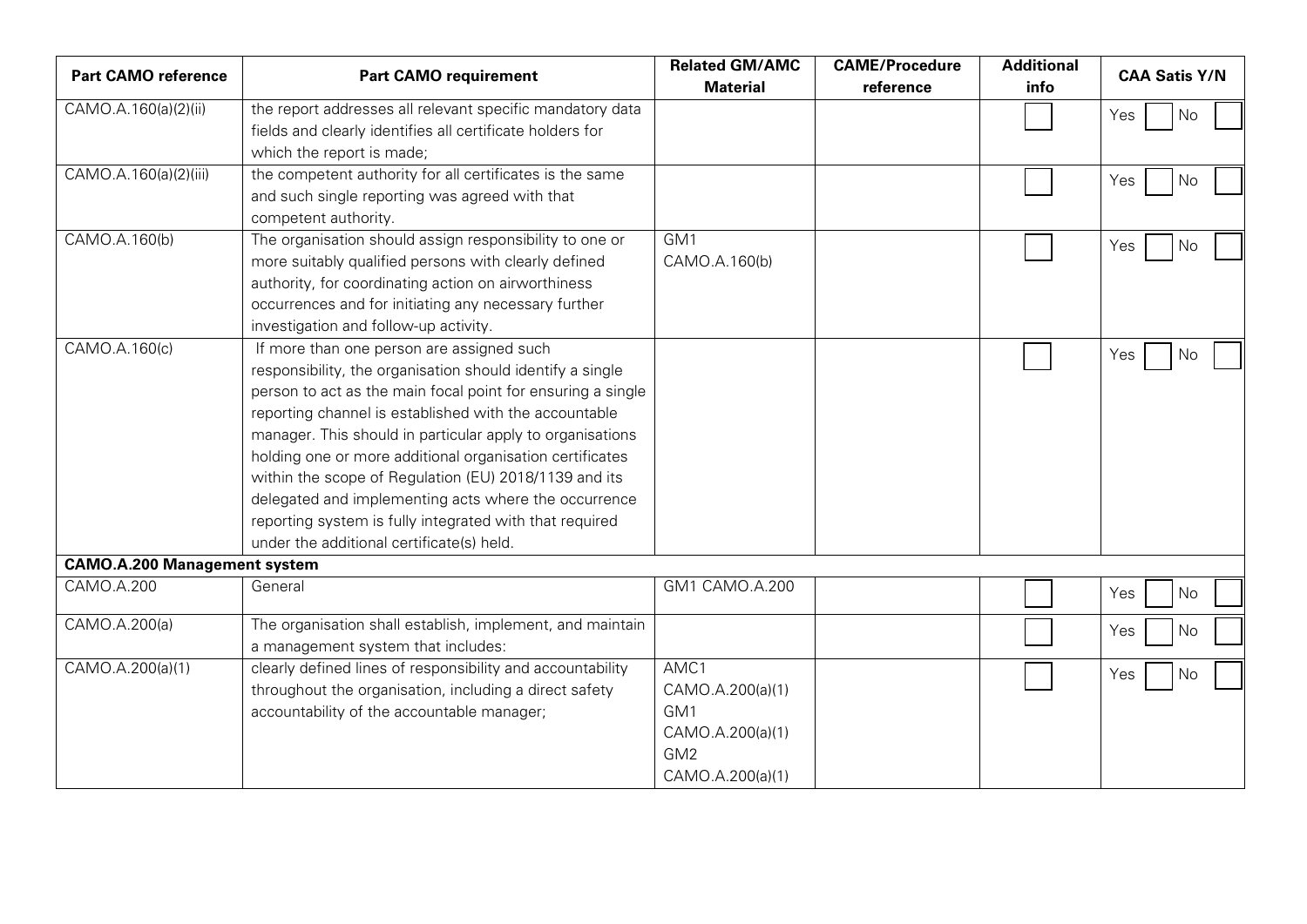| <b>Part CAMO reference</b> | <b>Part CAMO requirement</b>                                 | <b>Related GM/AMC</b><br><b>Material</b> | <b>CAME/Procedure</b><br>reference | <b>Additional</b><br>info | <b>CAA Satis Y/N</b> |
|----------------------------|--------------------------------------------------------------|------------------------------------------|------------------------------------|---------------------------|----------------------|
| CAMO.A.200(a)(2)           | a description of the overall philosophies and principles of  | AMC1                                     |                                    |                           |                      |
|                            | the organisation with regard to safety, referred to as the   | CAMO.A.200(a)(2)                         |                                    |                           | Yes<br>No.           |
|                            | safety policy;                                               | GM1                                      |                                    |                           |                      |
|                            |                                                              | CAMO.A.200(a)(2)                         |                                    |                           |                      |
| CAMO.A.200(a)(3)           | the identification of aviation safety hazards entailed by    | AMC1                                     |                                    |                           | Yes<br>No            |
|                            | the activities of the organisation, their evaluation and the | CAMO.A.200(a)(3)                         |                                    |                           |                      |
|                            | management of associated risks, including taking actions     | GM <sub>1</sub>                          |                                    |                           |                      |
|                            | to mitigate the risks and verify their effectiveness;        | CAMO.A.200(a)(3)                         |                                    |                           |                      |
|                            |                                                              | GM2                                      |                                    |                           |                      |
|                            |                                                              | CAMO.A.200(a)(3)                         |                                    |                           |                      |
| CAMO.A.200(a)(4)           | maintaining personnel trained and competent to perform       | AMC1                                     |                                    |                           | Yes<br>No.           |
|                            | their tasks;                                                 | CAMO.A.200(a)(4)                         |                                    |                           |                      |
|                            |                                                              | GM1                                      |                                    |                           |                      |
|                            |                                                              | CAMO.A.200(a)(4)                         |                                    |                           |                      |
| CAMO.A.200(a)(5)           | documentation of all management system key                   | GM1                                      |                                    |                           | Yes<br>No.           |
|                            | processes, including a process for making personnel          | CAMO.A.200(a)(5)                         |                                    |                           |                      |
|                            | aware of their responsibilities and the procedure for        |                                          |                                    |                           |                      |
|                            | amending this documentation;                                 |                                          |                                    |                           |                      |
| CAMO.A.200(a)(6)           | a function to monitor compliance of the organisation with    | AMC1                                     |                                    |                           | Yes<br>No.           |
|                            | the relevant requirements. Compliance monitoring shall       | CAMO.A.200(a)(6)                         |                                    |                           |                      |
|                            | include a feedback system of findings to the accountable     | AMC <sub>2</sub>                         |                                    |                           |                      |
|                            | manager to ensure effective implementation of                | CAMO.A.200(a)(6)                         |                                    |                           |                      |
|                            | corrective actions as necessary;                             | AMC3                                     |                                    |                           |                      |
|                            |                                                              | CAMO.A.200(a)(6)<br>AMC4                 |                                    |                           |                      |
|                            |                                                              | CAMO.A.200(a)(6)                         |                                    |                           |                      |
|                            |                                                              | GM1                                      |                                    |                           |                      |
|                            |                                                              | CAMO.A.200(a)(6)                         |                                    |                           |                      |
| CAMO.A.200(a)(7)           | any additional requirements that are laid down in this       |                                          |                                    |                           |                      |
|                            | Regulation.                                                  |                                          |                                    |                           | Yes<br>No.           |
|                            |                                                              |                                          |                                    |                           |                      |
| CAMO.A.200(b)              | The management system shall correspond to the size of        |                                          |                                    |                           | Yes<br>No.           |
|                            | the organisation and the nature and complexity of its        |                                          |                                    |                           |                      |
|                            | activities, taking into account the hazards and associated   |                                          |                                    |                           |                      |
|                            | risks inherent in these activities.                          |                                          |                                    |                           |                      |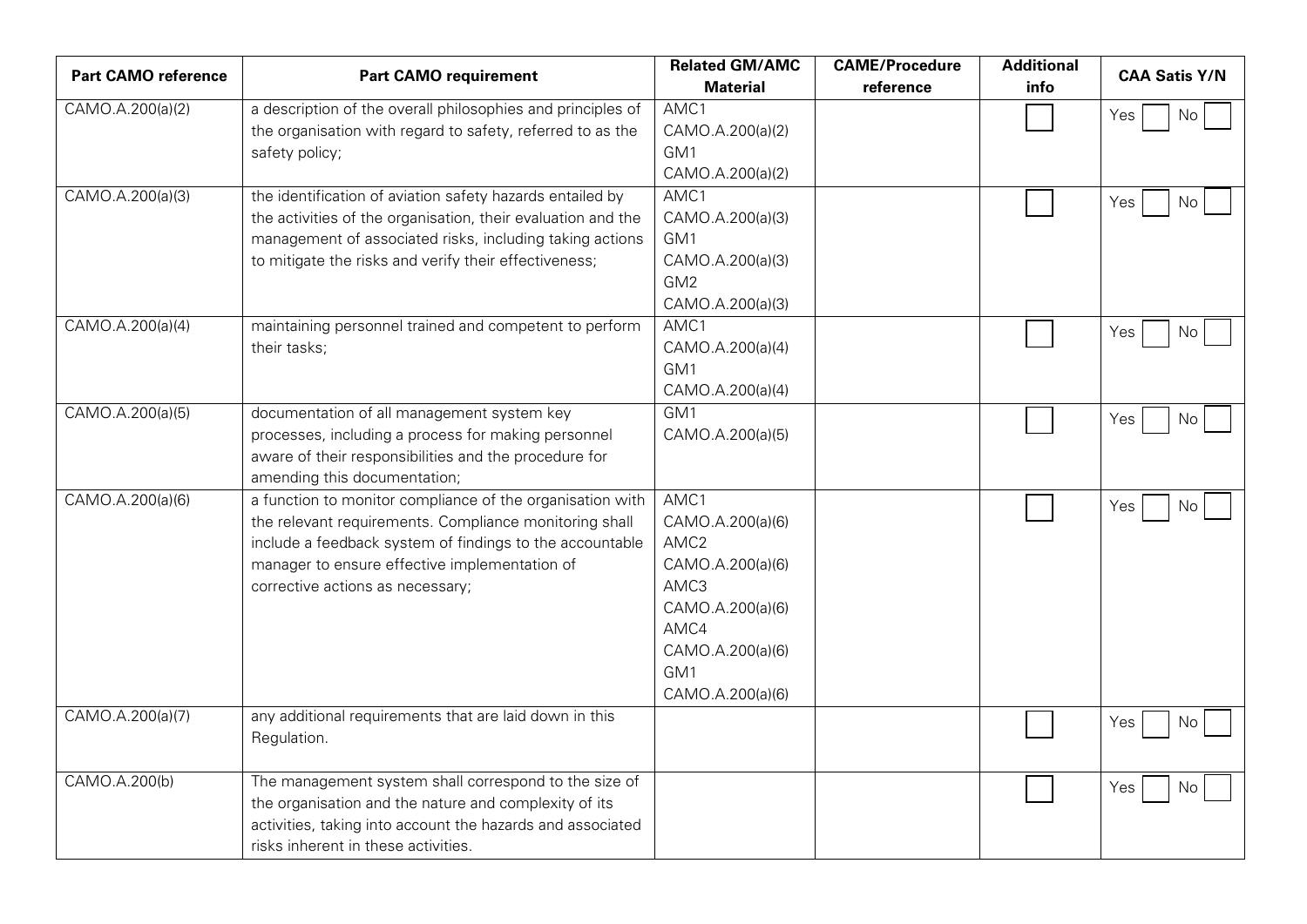| <b>Part CAMO reference</b>                         | <b>Part CAMO requirement</b>                                 | <b>Related GM/AMC</b><br><b>Material</b> | <b>CAME/Procedure</b><br>reference | <b>Additional</b><br>info | <b>CAA Satis Y/N</b> |
|----------------------------------------------------|--------------------------------------------------------------|------------------------------------------|------------------------------------|---------------------------|----------------------|
| CAMO.A.200(c)                                      | Where the organisation holds one or more additional          |                                          |                                    |                           | Yes<br>No.           |
|                                                    | organisation certificates within the scope of Regulation     |                                          |                                    |                           |                      |
|                                                    | (EU) 2018/1139 and its delegated and implementing acts,      |                                          |                                    |                           |                      |
|                                                    | the management system may be integrated with that            |                                          |                                    |                           |                      |
|                                                    | required under the additional certificate(s) held.           |                                          |                                    |                           |                      |
| CAMO.A.200(d)                                      | Notwithstanding point (c), for air carriers licensed in      |                                          |                                    |                           | Yes<br>No.           |
|                                                    | accordance with Regulation (EC) No 1008/2008, the            |                                          |                                    |                           |                      |
|                                                    | management system provided for in this Annex shall be        |                                          |                                    |                           |                      |
|                                                    | an integrated part of the operator's management              |                                          |                                    |                           |                      |
|                                                    | system.                                                      |                                          |                                    |                           |                      |
| <b>CAMO.A.202 Internal safety reporting scheme</b> |                                                              |                                          |                                    |                           |                      |
| CAMO.A.202                                         | General                                                      | AMC1 CAMO.A.202                          |                                    |                           | Yes<br>No            |
|                                                    |                                                              | GM1 CAMO.A.202                           |                                    |                           |                      |
| CAMO.A.202(a)                                      | As part of its management system, the organisation shall     |                                          |                                    |                           | Yes<br>No            |
|                                                    | establish an internal safety reporting scheme to enable      |                                          |                                    |                           |                      |
|                                                    | the collection and evaluation of such occurrences to be      |                                          |                                    |                           |                      |
|                                                    | reported under point CAMO.A.160.                             |                                          |                                    |                           |                      |
| CAMO.A.202(b)                                      | The scheme shall also enable the collection and              |                                          |                                    |                           | Yes<br>No            |
|                                                    | evaluation of those errors, near misses, and hazards         |                                          |                                    |                           |                      |
|                                                    | reported internally that do not fall under point (a).        |                                          |                                    |                           |                      |
| CAMO.A.202(c)                                      | Through this scheme, the organisation shall:                 |                                          |                                    |                           |                      |
| CAMO.A.202(c)(1)                                   | identify the causes of and contributing factors to any       |                                          |                                    |                           | Yes<br>No.           |
|                                                    | errors, near misses, and hazards reported and address        |                                          |                                    |                           |                      |
|                                                    | them as part of safety risk management in accordance         |                                          |                                    |                           |                      |
|                                                    | with point (a)(3) of point CAMO.A.200;                       |                                          |                                    |                           |                      |
| CAMO.A.202(c)(2)                                   | ensure evaluation of all known, relevant information         |                                          |                                    |                           | Yes<br>No.           |
|                                                    | relating to errors, the inability to follow procedures, near |                                          |                                    |                           |                      |
|                                                    | misses, and hazards, and a method to circulate the           |                                          |                                    |                           |                      |
|                                                    | information as necessary.                                    |                                          |                                    |                           |                      |
| CAMO.A.202(d)                                      | The organisation shall provide access to its internal        |                                          |                                    |                           | Yes<br>Nο            |
|                                                    | safety reporting scheme to any subcontracted                 |                                          |                                    |                           |                      |
|                                                    | organisation.                                                |                                          |                                    |                           |                      |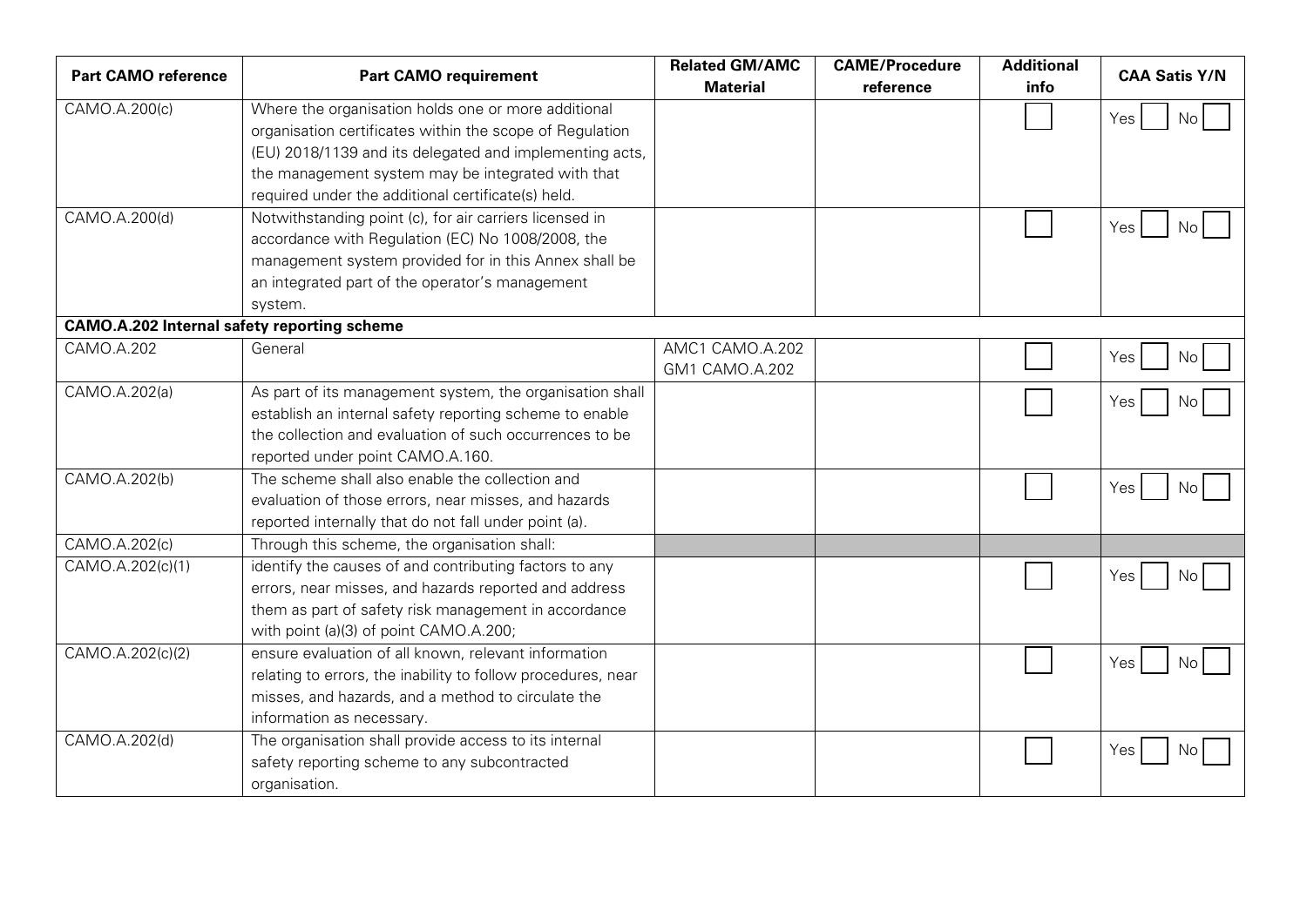| <b>Part CAMO reference</b>                       | <b>Part CAMO requirement</b>                                                                                                                                                                                                                                                                                                                                                                                        | <b>Related GM/AMC</b><br><b>Material</b>             | <b>CAME/Procedure</b><br>reference | <b>Additional</b><br>info | <b>CAA Satis Y/N</b> |
|--------------------------------------------------|---------------------------------------------------------------------------------------------------------------------------------------------------------------------------------------------------------------------------------------------------------------------------------------------------------------------------------------------------------------------------------------------------------------------|------------------------------------------------------|------------------------------------|---------------------------|----------------------|
| CAMO.A.202(e)                                    | The organisation shall cooperate on safety investigations<br>with any other organisation having a significant                                                                                                                                                                                                                                                                                                       |                                                      |                                    |                           | Yes<br>No            |
|                                                  | contribution to the safety of its own continuing<br>airworthiness management activities.                                                                                                                                                                                                                                                                                                                            |                                                      |                                    |                           |                      |
| <b>CAMO.A.205 Contracting and subcontracting</b> |                                                                                                                                                                                                                                                                                                                                                                                                                     |                                                      |                                    |                           |                      |
| CAMO.A.205                                       | Responsibility when contracting maintenance or<br>subcontracting continuing airworthiness management<br>tasks                                                                                                                                                                                                                                                                                                       | GM1 CAMO.A.205                                       |                                    |                           | Yes<br>No.           |
| CAMO.A.205(a)                                    | The organisation shall ensure that when contracting<br>maintenance or when subcontracting any part of its<br>continuing airworthiness management activities:                                                                                                                                                                                                                                                        |                                                      |                                    |                           |                      |
| CAMO.A.205(a)(1)                                 | these activities conform to the applicable requirements;<br>and                                                                                                                                                                                                                                                                                                                                                     |                                                      |                                    |                           | No<br>Yes            |
| CAMO.A.205(a)(2)                                 | any aviation safety hazards associated with such<br>contracting or subcontracting are considered as part of<br>the organisation's management system.                                                                                                                                                                                                                                                                |                                                      |                                    |                           | Yes<br>No            |
| CAMO.A.205(b)                                    | When the organisation subcontracts any part of its<br>continuing airworthiness management activities to<br>another organisation, the subcontracted organisation<br>shall work under the approval of the organisation. The<br>organisation shall ensure that the competent authority is<br>given access to the subcontracted organisation, to<br>determine continued compliance with the applicable<br>requirements. |                                                      |                                    |                           | Yes<br>No            |
| <b>CAMO.A.215 Facilities</b>                     |                                                                                                                                                                                                                                                                                                                                                                                                                     |                                                      |                                    |                           |                      |
| CAMO.A.215                                       | The organisation shall provide suitable office<br>accommodation at appropriate locations for the<br>personnel specified in point CAMO.A.305.                                                                                                                                                                                                                                                                        | AMC1 CAMO.A.215                                      |                                    |                           | Yes<br>No            |
| <b>CAMO.A.220 Record-keeping</b>                 |                                                                                                                                                                                                                                                                                                                                                                                                                     |                                                      |                                    |                           |                      |
| CAMO.A.220                                       | General / Continuing airworthiness management records<br>/ Records                                                                                                                                                                                                                                                                                                                                                  | AMC1 CAMO.A.220<br>AMC2 CAMO.A.220<br>GM1 CAMO.A.220 |                                    |                           | Yes<br>No.           |
| CAMO.A.220(a)                                    | Continuing airworthiness management records                                                                                                                                                                                                                                                                                                                                                                         |                                                      |                                    |                           |                      |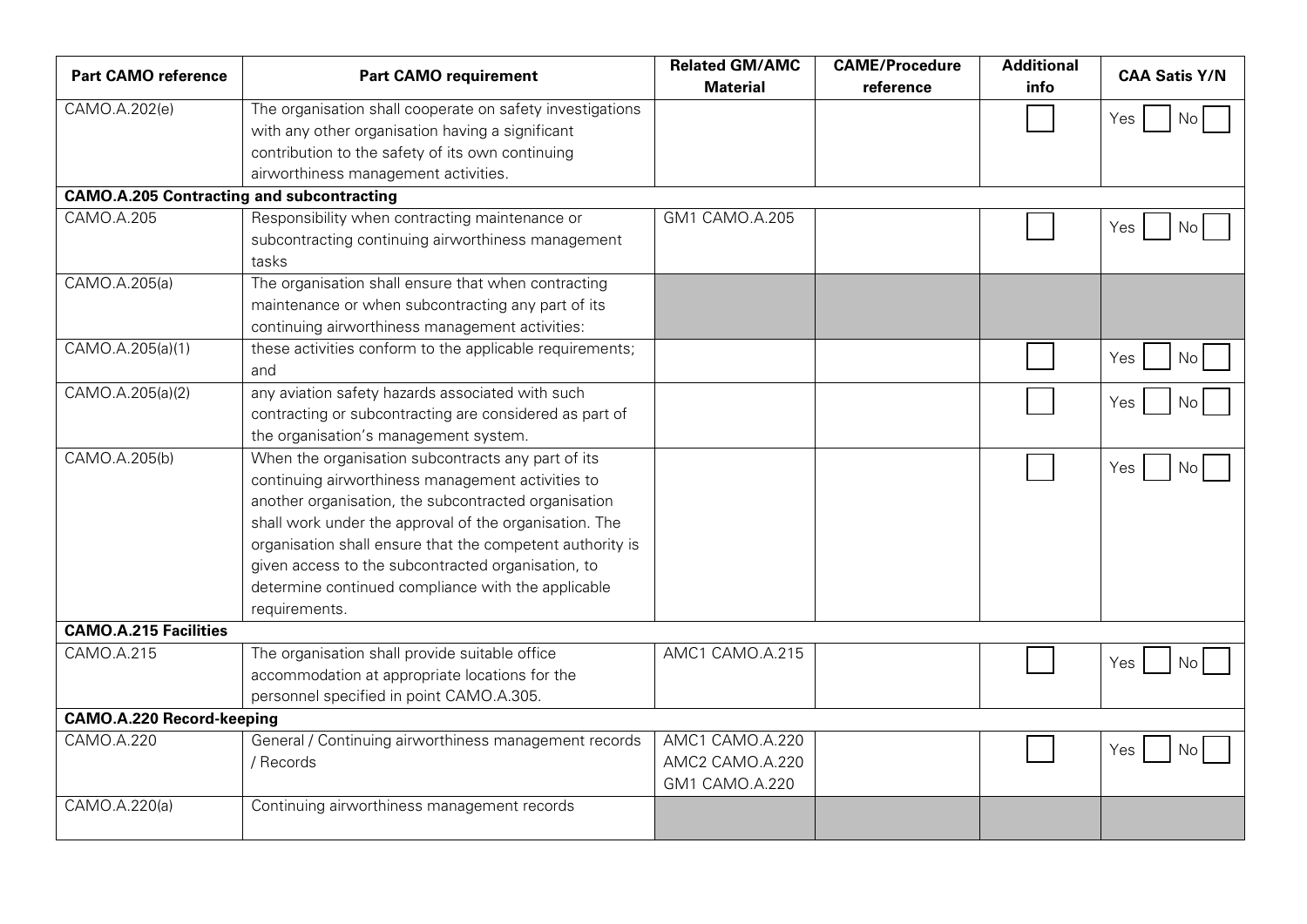| <b>Part CAMO reference</b> | <b>Part CAMO requirement</b>                                   | <b>Related GM/AMC</b><br><b>Material</b> | <b>CAME/Procedure</b><br>reference | <b>Additional</b><br>info | <b>CAA Satis Y/N</b> |
|----------------------------|----------------------------------------------------------------|------------------------------------------|------------------------------------|---------------------------|----------------------|
| CAMO.A.220(a)(1)           |                                                                |                                          |                                    |                           |                      |
|                            | The organisation shall ensure that records required by         |                                          |                                    |                           | Yes<br>No            |
|                            | points M.A.305, ML.A.305 and, if applicable point              |                                          |                                    |                           |                      |
|                            | M.A.306, are retained.                                         |                                          |                                    |                           |                      |
| CAMO.A.220(a)(2)           | The organisation shall record all details of work carried      |                                          |                                    |                           | Yes<br>No            |
|                            | out.                                                           |                                          |                                    |                           |                      |
| CAMO.A.220(a)(3)           | If the organisation has the privilege referred to in point     |                                          |                                    |                           | Yes<br>No.           |
|                            | (e) of point CAMO.A.125, it shall retain a copy of each        |                                          |                                    |                           |                      |
|                            | airworthiness review certificate and recommendation            |                                          |                                    |                           |                      |
|                            | issued or, as applicable, extended, together with all          |                                          |                                    |                           |                      |
|                            | supporting documents. In addition, the organisation shall      |                                          |                                    |                           |                      |
|                            | retain a copy of any airworthiness review certificate that     |                                          |                                    |                           |                      |
|                            | it has extended under the privilege referred to in point       |                                          |                                    |                           |                      |
|                            | (d)(4) of point CAMO.A.125.                                    |                                          |                                    |                           |                      |
| CAMO.A.220(a)(4)           | If the organisation has the privilege referred to in point (f) |                                          |                                    |                           | Yes<br>No.           |
|                            | of point CAMO.A.125, it shall retain a copy of each            |                                          |                                    |                           |                      |
|                            | permit to fly issued in accordance with the provisions of      |                                          |                                    |                           |                      |
|                            | point 21.A.729 of Annex I (Part-21) to Regulation (EU) No      |                                          |                                    |                           |                      |
|                            | 748/2012.                                                      |                                          |                                    |                           |                      |
| CAMO.A.220(a)(5)           | The organisation shall retain a copy of all records referred   |                                          |                                    |                           | Yes<br>No.           |
|                            | to in points (a)(2) to (a)(4) until 3 years after the          |                                          |                                    |                           |                      |
|                            | responsibility for the aircraft in accordance with points      |                                          |                                    |                           |                      |
|                            | M.A.201 or ML.A.201 has been permanently transferred           |                                          |                                    |                           |                      |
|                            | to another person or organisation.                             |                                          |                                    |                           |                      |
| CAMO.A.220(a)(6)           | Where the organisation terminates its operation, all           |                                          |                                    |                           | Yes<br>No.           |
|                            | retained records shall be transferred to the owner of the      |                                          |                                    |                           |                      |
|                            | aircraft.                                                      |                                          |                                    |                           |                      |
| CAMO.A.220(b)              | Management system, contracting and subcontracting              |                                          |                                    |                           |                      |
|                            | records                                                        |                                          |                                    |                           |                      |
| CAMO.A.220(b)(1)           | The organisation shall ensure that the following records       |                                          |                                    |                           |                      |
|                            | are retained:                                                  |                                          |                                    |                           | Yes<br>No            |
| CAMO.A.220(b)(1)(i)        | records of management system key processes as                  |                                          |                                    |                           | No<br>Yes            |
|                            | defined in point CAMO.A.200;                                   |                                          |                                    |                           |                      |
| CAMO.A.220(b)(1)(ii)       | contracts, both for contracting and subcontracting, as         |                                          |                                    |                           | Yes<br>No.           |
|                            | defined in point CAMO.A.205;                                   |                                          |                                    |                           |                      |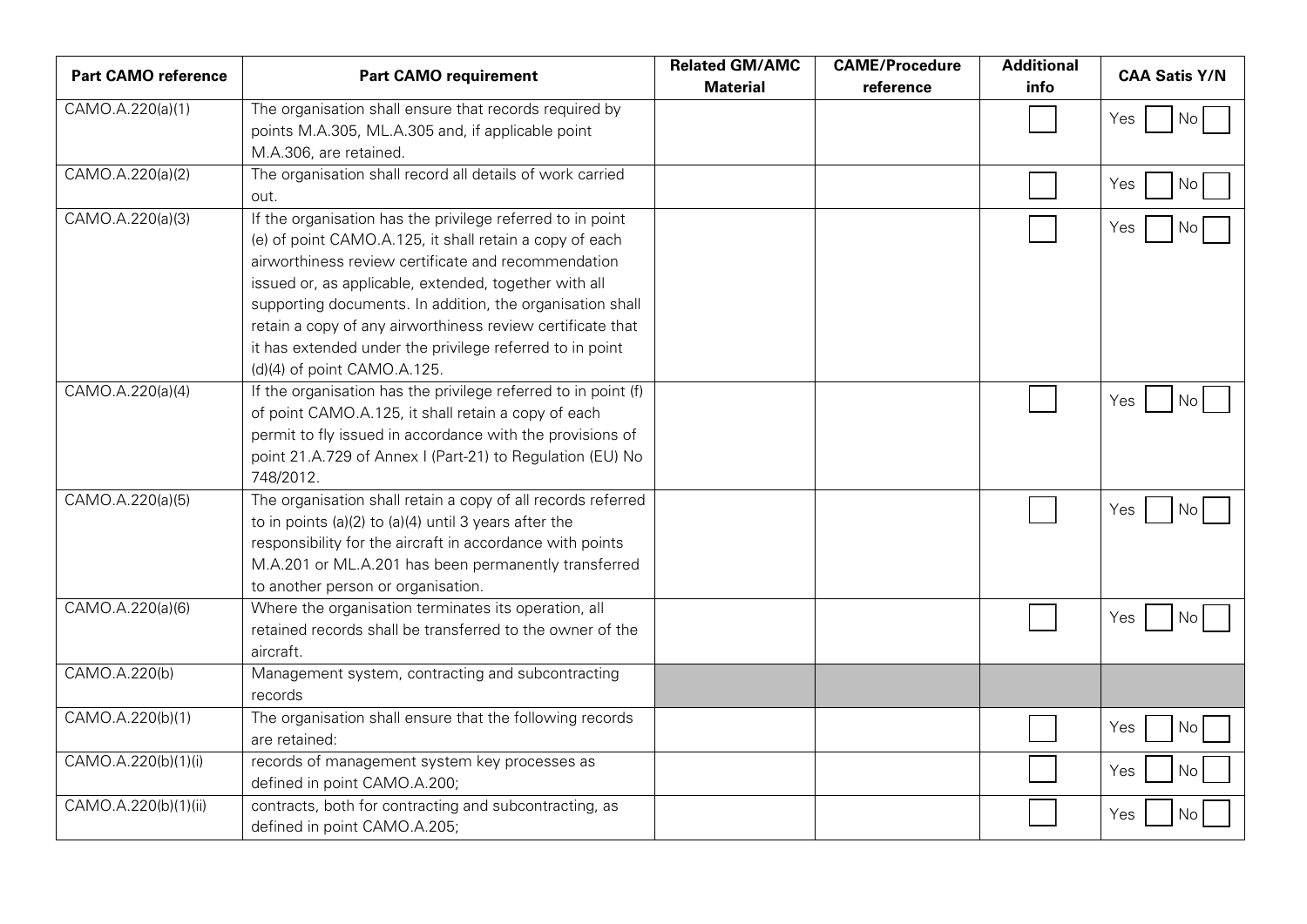| <b>Part CAMO reference</b> | <b>Part CAMO requirement</b>                                                                                                                                                                                                                                                                                                  | <b>Related GM/AMC</b><br><b>Material</b>             | <b>CAME/Procedure</b><br>reference | <b>Additional</b><br>info | <b>CAA Satis Y/N</b> |
|----------------------------|-------------------------------------------------------------------------------------------------------------------------------------------------------------------------------------------------------------------------------------------------------------------------------------------------------------------------------|------------------------------------------------------|------------------------------------|---------------------------|----------------------|
| CAMO.A.220(b)(2)           | Management system records, as well as any contracts<br>pursuant to point CAMO.A.205, shall be kept for a<br>minimum period of 5 years.                                                                                                                                                                                        |                                                      |                                    |                           | Yes<br>No            |
| CAMO.A.220(c)              | Personnel records                                                                                                                                                                                                                                                                                                             |                                                      |                                    |                           |                      |
| CAMO.A.220(c)(1)           | The organisation shall ensure that the following records<br>are retained:                                                                                                                                                                                                                                                     |                                                      |                                    |                           | Yes<br>No            |
| CAMO.A.220(c)(1)(i)        | records of qualification and experience of personnel<br>involved in continuing airworthiness management,<br>compliance monitoring and safety management;                                                                                                                                                                      |                                                      |                                    |                           | Yes<br>No            |
| CAMO.A.220(c)(1)(ii)       | records of qualification and experience of all<br>airworthiness review staff, as well as staff issuing<br>recommendations and permits to fly.                                                                                                                                                                                 | AMC1<br>CAMO.A.220(c)(1)(ii)                         |                                    |                           | Yes<br>No            |
| CAMO.A.220(c)(2)           | The records of all airworthiness review staff, staff issuing<br>recommendations and staff issuing permits to fly shall<br>include details of any appropriate qualification held<br>together with a summary of the relevant continuing<br>airworthiness management experience and training and a<br>copy of the authorisation. |                                                      |                                    |                           | Yes<br>No            |
| CAMO.A.220(c)(3)           | Personnel records shall be kept as long as the person<br>works for the organisation, and shall be retained until 3<br>years after the person has left the organisation.                                                                                                                                                       |                                                      |                                    |                           | Yes<br>No.           |
| CAMO.A.220(d)              | The organisation shall establish a system of record-<br>keeping that allows adequate storage and reliable<br>traceability of all activities developed.                                                                                                                                                                        |                                                      |                                    |                           | Yes<br>No            |
| CAMO.A.220(e)              | The format of the records shall be specified in the<br>organisation's procedures.                                                                                                                                                                                                                                             |                                                      |                                    |                           | Yes<br>No            |
| CAMO.A.220(f)              | Records shall be stored in a manner that ensures<br>protection from damage, alteration and theft.                                                                                                                                                                                                                             |                                                      |                                    |                           | Yes<br>No            |
|                            | <b>CAMO.A.300 Continuing airworthiness management exposition (CAME)</b>                                                                                                                                                                                                                                                       |                                                      |                                    |                           |                      |
| CAMO.A.300                 | AMC & GM requirements                                                                                                                                                                                                                                                                                                         | AMC1 CAMO.A.300<br>AMC2 CAMO.A.300<br>GM1 CAMO.A.300 |                                    |                           | Yes<br>No.           |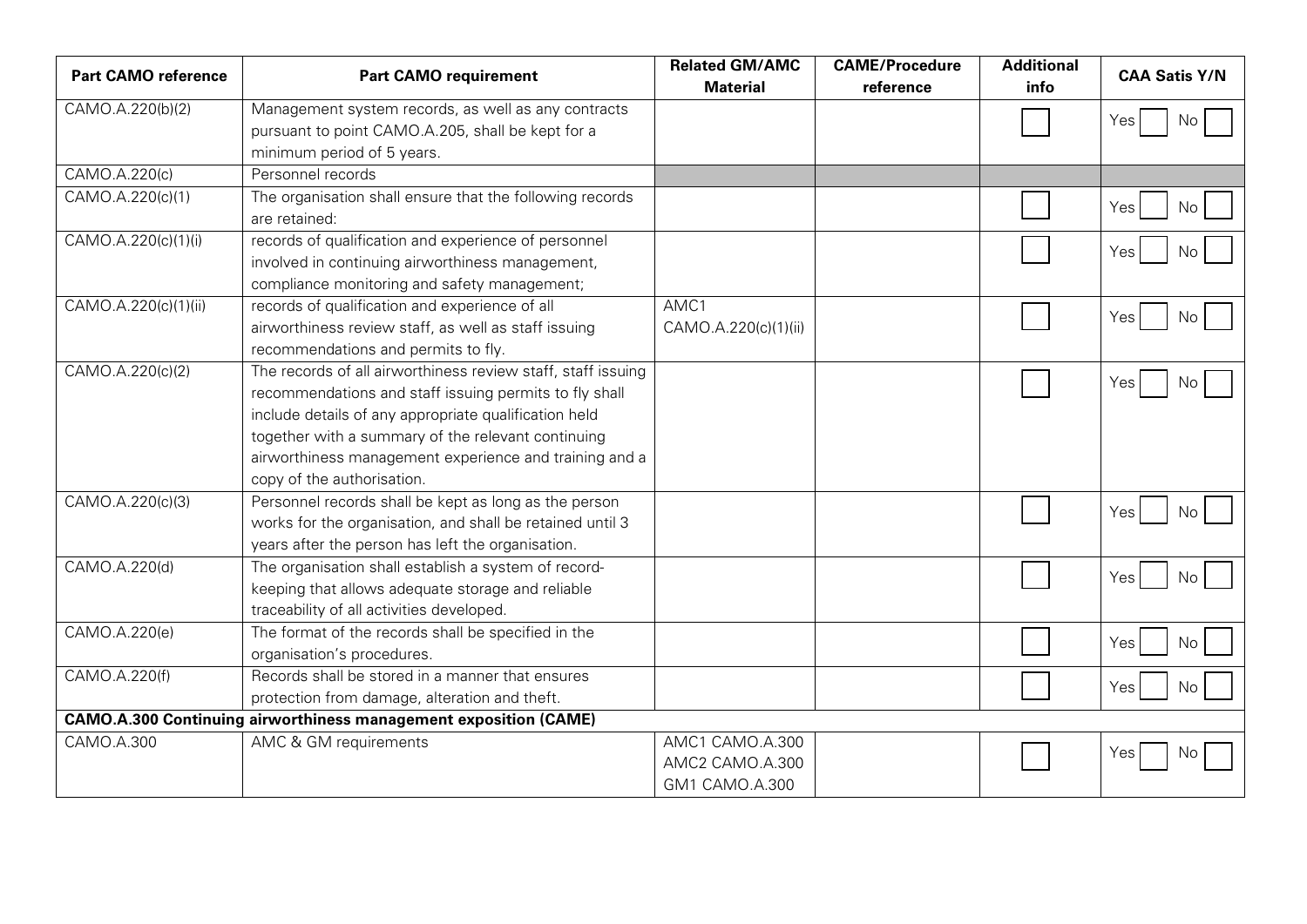| <b>Part CAMO reference</b> | <b>Part CAMO requirement</b>                                  | <b>Related GM/AMC</b> | <b>CAME/Procedure</b> | <b>Additional</b> | <b>CAA Satis Y/N</b> |
|----------------------------|---------------------------------------------------------------|-----------------------|-----------------------|-------------------|----------------------|
|                            |                                                               | <b>Material</b>       | reference             | info              |                      |
| CAMO.A.300(a)              | The organisation shall provide the competent authority        |                       |                       |                   | No<br>Yes            |
|                            | with a CAME and, where applicable, any referenced             |                       |                       |                   |                      |
|                            | associated manuals and procedures, containing all of the      |                       |                       |                   |                      |
|                            | following information:                                        |                       |                       |                   |                      |
| CAMO.A.300(a)(1)           | a statement signed by the accountable manager                 | AMC1                  |                       |                   | Yes<br>No            |
|                            | confirming that the organisation will at all times work in    | CAMO.A.300(a)(1)      |                       |                   |                      |
|                            | accordance with this Annex, Annex I (Part-M) and Annex        |                       |                       |                   |                      |
|                            | Vb (Part-ML), as applicable, and with the approved            |                       |                       |                   |                      |
|                            | CAME. When the accountable manager is not the chief           |                       |                       |                   |                      |
|                            | executive officer of the organisation, then such chief        |                       |                       |                   |                      |
|                            | executive officer shall countersign the statement;            |                       |                       |                   |                      |
| CAMO.A.300(a)(2)           | the organisation's safety policy as defined in point (a)(2)   |                       |                       |                   | Yes<br>No            |
|                            | of point CAMO.A.200;                                          |                       |                       |                   |                      |
| CAMO.A.300(a)(3)           | the organisation's scope of work relevant to the terms of     |                       |                       |                   | Yes<br>No            |
|                            | approval;                                                     |                       |                       |                   |                      |
| CAMO.A.300(a)(4)           | a general description of the manpower resources and of        |                       |                       |                   | Yes<br>No            |
|                            | the system in place to plan the availability of staff as      |                       |                       |                   |                      |
|                            | required by point (d) of point CAMO.A.305;                    |                       |                       |                   |                      |
| CAMO.A.300(a)(5)           | the title(s) and name(s) of person(s) referred to in points   |                       |                       |                   | Yes<br>No            |
|                            | (a)(3) to (a)(5), (b)(2) and (f) of point CAMO.A.305;         |                       |                       |                   |                      |
| CAMO.A.300(a)(6)           | the duties, accountabilities, responsibilities and            |                       |                       |                   | Yes<br>No            |
|                            | authorities of the persons nominated under points (a)(3)      |                       |                       |                   |                      |
|                            | to (a)(5), (b)(2), (e) and (f) of point CAMO.A.305;           |                       |                       |                   |                      |
| CAMO.A.300(a)(7)           | an organisation chart showing the associated chains of        |                       |                       |                   | Yes<br>No.           |
|                            | accountability and responsibility between all the             |                       |                       |                   |                      |
|                            | person(s) referred to in points (a)(3) to (a)(5), (b)(2), (e) |                       |                       |                   |                      |
|                            | and (f) of point CAMO.A.305, and related to point (a)(1) of   |                       |                       |                   |                      |
|                            | point CAMO.A.200;                                             |                       |                       |                   |                      |
| CAMO.A.300(a)(8)           | a list of staff authorised to issue airworthiness review      |                       |                       |                   |                      |
|                            | certificates or recommendations referred to in point (e)      |                       |                       |                   | Yes<br>No            |
|                            | of point CAMO.A.305, specifying, where applicable, the        |                       |                       |                   |                      |
|                            | staff authorised to issue permits to fly in accordance        |                       |                       |                   |                      |
|                            | with point (c) of point CAMO.A.125;                           |                       |                       |                   |                      |
| CAMO.A.300(a)(9)           | a general description and location of the facilities;         |                       |                       |                   |                      |
|                            |                                                               |                       |                       |                   | Yes<br>No            |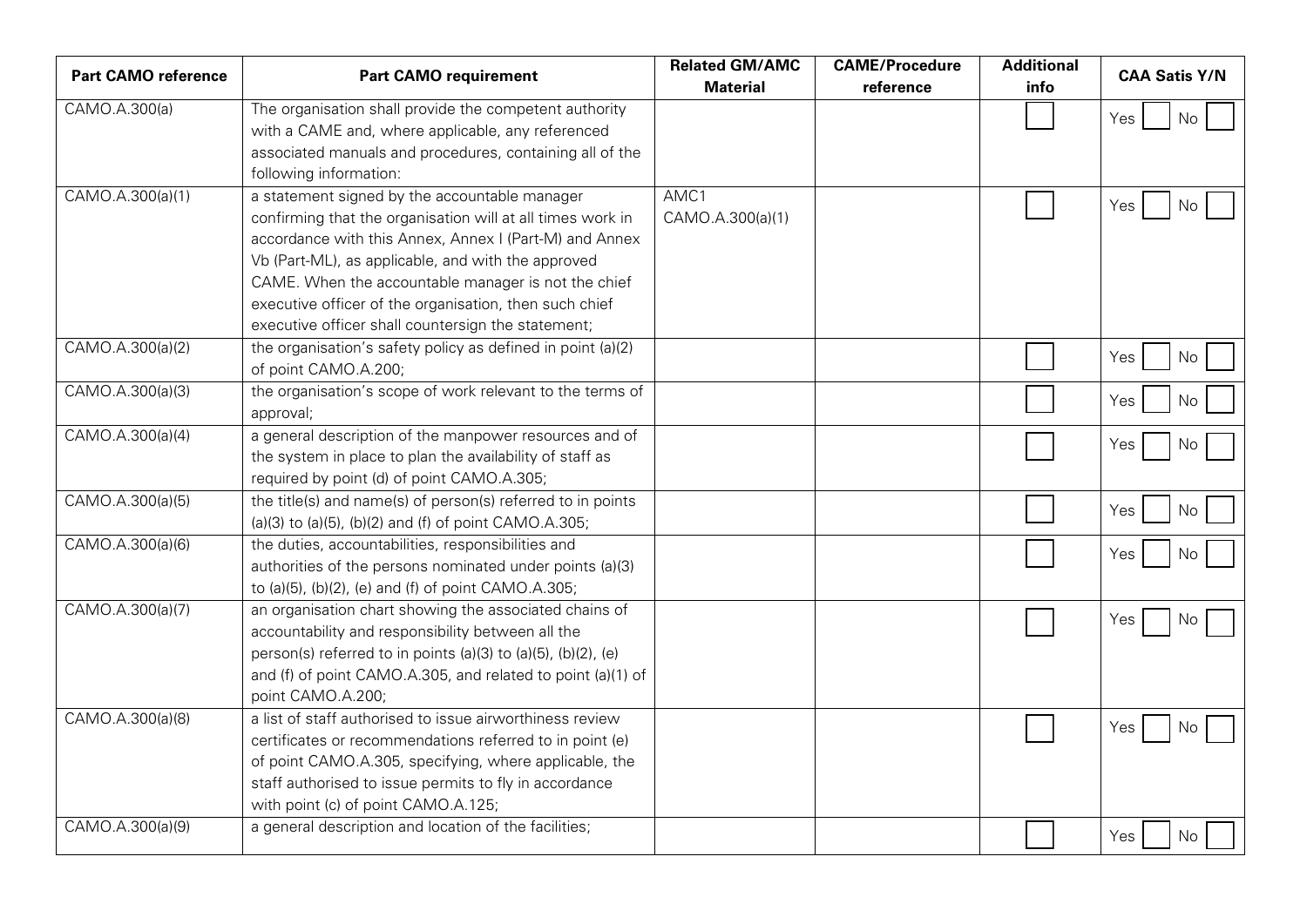| <b>Part CAMO reference</b> | <b>Part CAMO requirement</b>                               | <b>Related GM/AMC</b><br><b>Material</b> | <b>CAME/Procedure</b><br>reference | <b>Additional</b><br>info | <b>CAA Satis Y/N</b> |
|----------------------------|------------------------------------------------------------|------------------------------------------|------------------------------------|---------------------------|----------------------|
|                            |                                                            |                                          |                                    |                           |                      |
| CAMO.A.300(a)(10)          | the description of the internal safety reporting scheme as |                                          |                                    |                           | Yes<br>No            |
|                            | required by point CAMO.A.202;                              |                                          |                                    |                           |                      |
| CAMO.A.300(a)(11)          | the procedures specifying how the organisation ensures     |                                          |                                    |                           | Yes<br>No.           |
|                            | compliance with this Annex, Annex I (Part-M) and Annex     |                                          |                                    |                           |                      |
|                            | Vb (Part-ML), as applicable, including in particular:      |                                          |                                    |                           |                      |
| CAMO.A.300(a)(11)(i)       | the documentation of management system key                 |                                          |                                    |                           | Yes<br>NO.           |
|                            | processes as required by point CAMO.A.200;                 |                                          |                                    |                           |                      |
| CAMO.A.300(a)(11)(ii)      | procedures defining how the organisation controls any      |                                          |                                    |                           | Yes<br>No.           |
|                            | contracted and subcontracted activities as required by     |                                          |                                    |                           |                      |
|                            | point CAMO.A.205 and point (c) of point CAMO.A.315);       |                                          |                                    |                           |                      |
| CAMO.A.300(a)(11)(iii)     | continuing airworthiness management, airworthiness         |                                          |                                    |                           | Yes<br>No            |
|                            | review and permit to fly procedures, as applicable;        |                                          |                                    |                           |                      |
| CAMO.A.300(a)(11)(iv)      | the procedure defining the scope of changes not            |                                          |                                    |                           | Yes<br>Νo            |
|                            | requiring prior approval and describing how such           |                                          |                                    |                           |                      |
|                            | changes will be managed and notified, as required by       |                                          |                                    |                           |                      |
|                            | point (b) of point CAMO.A.115 and point (c) of point       |                                          |                                    |                           |                      |
|                            | CAMO.A.130;                                                |                                          |                                    |                           |                      |
| CAMO.A.300(a)(11)(v)       | the CAME amendment procedures.                             |                                          |                                    |                           | Yes<br>Νo            |
|                            |                                                            |                                          |                                    |                           |                      |
| CAMO.A.300(a)(12)          | the list of approved aircraft maintenance programmes for   |                                          |                                    |                           | Yes<br>No            |
|                            | those aircraft for which a continuing airworthiness        |                                          |                                    |                           |                      |
|                            | management contract exists in accordance with point        |                                          |                                    |                           |                      |
|                            | M.A.201 or ML.A.201;.                                      |                                          |                                    |                           |                      |
| CAMO.A.300(a)(13)          | the list of maintenance contracts in accordance with       |                                          |                                    |                           | Yes<br>Νo            |
|                            | point (c) of point CAMO.A.315;                             |                                          |                                    |                           |                      |
| CAMO.A.300(a)(14)          | the list of currently approved alternative means of        |                                          |                                    |                           | Yes<br>No            |
|                            | compliance.                                                |                                          |                                    |                           |                      |
| CAMO.A.300(b)              | The initial issue of the CAME shall be approved by the     |                                          |                                    |                           | Yes<br>No.           |
|                            | competent authority. It shall be amended as necessary      |                                          |                                    |                           |                      |
|                            | to remain an up-to-date description of the organisation.   |                                          |                                    |                           |                      |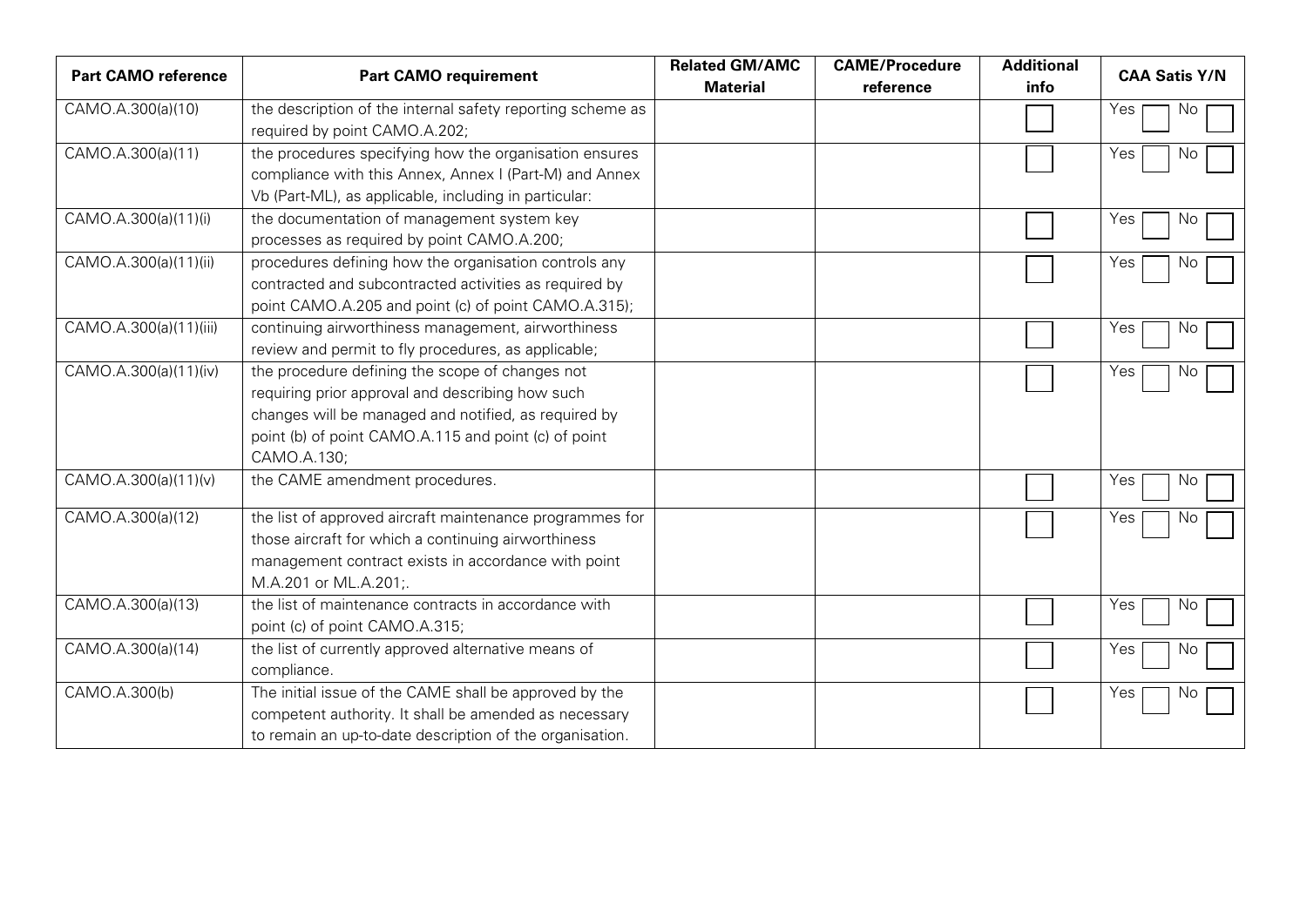| <b>Part CAMO reference</b>               | <b>Part CAMO requirement</b>                                                                                                                                                                                                                                                                                                                                      | <b>Related GM/AMC</b><br><b>Material</b>            | <b>CAME/Procedure</b><br>reference | <b>Additional</b><br>info | <b>CAA Satis Y/N</b> |
|------------------------------------------|-------------------------------------------------------------------------------------------------------------------------------------------------------------------------------------------------------------------------------------------------------------------------------------------------------------------------------------------------------------------|-----------------------------------------------------|------------------------------------|---------------------------|----------------------|
| CAMO.A.300(c)                            | Amendments to the CAME shall be managed as defined<br>in the procedures referred to in points (a)(11)(iv) and<br>$(a)(11)(v)$ . Any amendments not included in the scope of<br>the procedure referred to in point (a)(11)(iv), as well as<br>amendments related to the changes listed in point<br>CAMO.A.130(a), shall be approved by the competent<br>authority. |                                                     |                                    |                           | <b>No</b><br>Yes     |
| <b>CAMO.A.305 Personnel requirements</b> |                                                                                                                                                                                                                                                                                                                                                                   |                                                     |                                    |                           |                      |
| CAMO.A.305(a)                            | The organisation shall appoint an accountable manager,<br>who has corporate authority for ensuring that all<br>continuing airworthiness management activities can be<br>financed and carried out in accordance with Regulation<br>(EU) 2018/1139 and delegated and implementing acts<br>adopted on the basis thereof. The accountable manager<br>shall:           | AMC1<br>CAMO.A.305(a)                               |                                    |                           | Yes<br>No            |
| CAMO.A.305(a)(1)                         | ensure that all necessary resources are available to<br>manage continuing airworthiness in accordance with this<br>Annex, Annex I (Part-M) and Annex Vb (Part-ML), as<br>applicable, to support the organisation approval<br>certificate;                                                                                                                         |                                                     |                                    |                           | Yes<br>No.           |
| CAMO.A.305(a)(2)                         | establish and promote the safety policy specified in point<br>CAMO.A.200;                                                                                                                                                                                                                                                                                         |                                                     |                                    |                           | Yes<br>No            |
| CAMO.A.305(a)(3)                         | nominate a person or group of persons with the<br>responsibility of ensuring that the organisation always<br>complies with the applicable continuing airworthiness<br>management, airworthiness review and permit to fly<br>requirements of this Annex, Annex I (Part-M) and Annex<br>Vb (Part-ML);                                                               | AMC1<br>CAMO.A.305(a)(3)<br>GM1<br>CAMO.A.305(a)(3) |                                    |                           | Yes<br>No.           |
| CAMO.A.305(a)(4)                         | nominate a person or group of persons with the<br>responsibility for managing the compliance monitoring<br>function as part of the management system;                                                                                                                                                                                                             | AMC1<br>CAMO.A.305(a)(4);(a<br>)(5)                 |                                    |                           | Yes<br>No.           |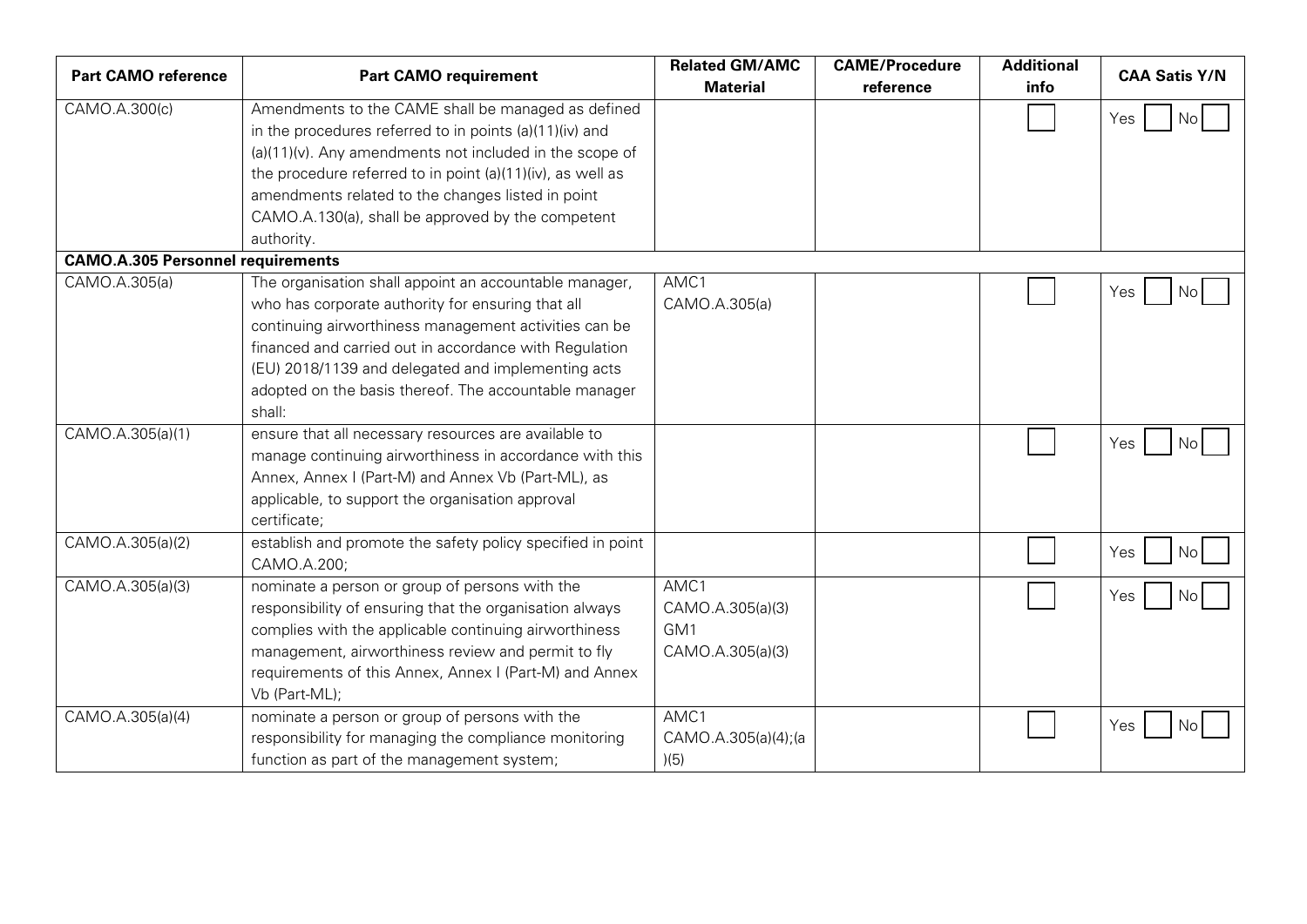| <b>Part CAMO reference</b> | <b>Part CAMO requirement</b>                                 | <b>Related GM/AMC</b> | <b>CAME/Procedure</b> | <b>Additional</b> | <b>CAA Satis Y/N</b> |
|----------------------------|--------------------------------------------------------------|-----------------------|-----------------------|-------------------|----------------------|
|                            |                                                              | <b>Material</b>       | reference             | info              |                      |
| CAMO.A.305(a)(5)           | nominate a person or group of persons with the               | AMC1                  |                       |                   | No<br>Yes            |
|                            | responsibility for managing the development,                 | CAMO.A.305(a)(4);(a   |                       |                   |                      |
|                            | administration, and maintenance of effective safety          | )(5)                  |                       |                   |                      |
|                            | management processes as part of the management               | GM <sub>1</sub>       |                       |                   |                      |
|                            | system;                                                      | CAMO.A.305(a)(5)      |                       |                   |                      |
| CAMO.A.305(a)(6)           | ensure that the person or group of persons nominated in      |                       |                       |                   | Yes<br>No            |
|                            | accordance with points (a)(3) to (a)(5) and (b)(2) of point  |                       |                       |                   |                      |
|                            | CAMO.A.305 have direct access to keep him/her                |                       |                       |                   |                      |
|                            | properly informed on compliance and safety matters;          |                       |                       |                   |                      |
| CAMO.A.305(a)(7)           | demonstrate a basic understanding of this Regulation.        |                       |                       |                   | Yes<br>No            |
| CAMO.A.305(b)              | For organisations also approved as air carriers licensed in  |                       |                       |                   | Yes<br>No            |
|                            | accordance with Regulation (EC) No 1008/2008, the            |                       |                       |                   |                      |
|                            | accountable manager shall in addition:                       |                       |                       |                   |                      |
| CAMO.A.305(b)(1)           | be the person appointed as accountable manager for the       |                       |                       |                   | Yes<br>No            |
|                            | air carrier as required by point (a) of point ORO.GEN.210    |                       |                       |                   |                      |
|                            | of Annex III (Part-ORO) to Regulation (EU) No 965/2012;      |                       |                       |                   |                      |
| CAMO.A.305(b)(2)           | nominate a person responsible for the management and         | AMC1                  |                       |                   | Yes<br>No            |
|                            | supervision of continuing airworthiness, who shall not be    | CAMO.A.305(b)(2)      |                       |                   |                      |
|                            | employed by an organisation approved in accordance           |                       |                       |                   |                      |
|                            | with Annex II (Part-145) under contract to the operator,     |                       |                       |                   |                      |
|                            | unless specifically agreed by the competent authority.       |                       |                       |                   |                      |
| CAMO.A.305(c)              | The person or persons nominated in accordance with           | AMC1                  |                       |                   | Yes<br>No            |
|                            | points (a)(3) to (a)(5) and (b)(2) of point CAMO.A.305 shall | CAMO.A.305(c)         |                       |                   |                      |
|                            | be able to demonstrate relevant knowledge, background        |                       |                       |                   |                      |
|                            | and satisfactory experience related to aircraft continuing   |                       |                       |                   |                      |
|                            | airworthiness management and demonstrate a working           |                       |                       |                   |                      |
|                            | knowledge of this Regulation. Such person(s) shall be        |                       |                       |                   |                      |
|                            | ultimately responsible to the accountable manager.           |                       |                       |                   |                      |
| CAMO.A.305(d)              | The organisation shall have a system in place to plan the    | AMC1                  |                       |                   | Yes<br>No.           |
|                            | availability of staff to ensure that the organisation has    | CAMO.A.305(d)         |                       |                   |                      |
|                            | sufficient appropriately qualified staff to plan, perform,   |                       |                       |                   |                      |
|                            | supervise, inspect and monitor the organisation's            |                       |                       |                   |                      |
|                            | activities in accordance with the terms of approval.         |                       |                       |                   |                      |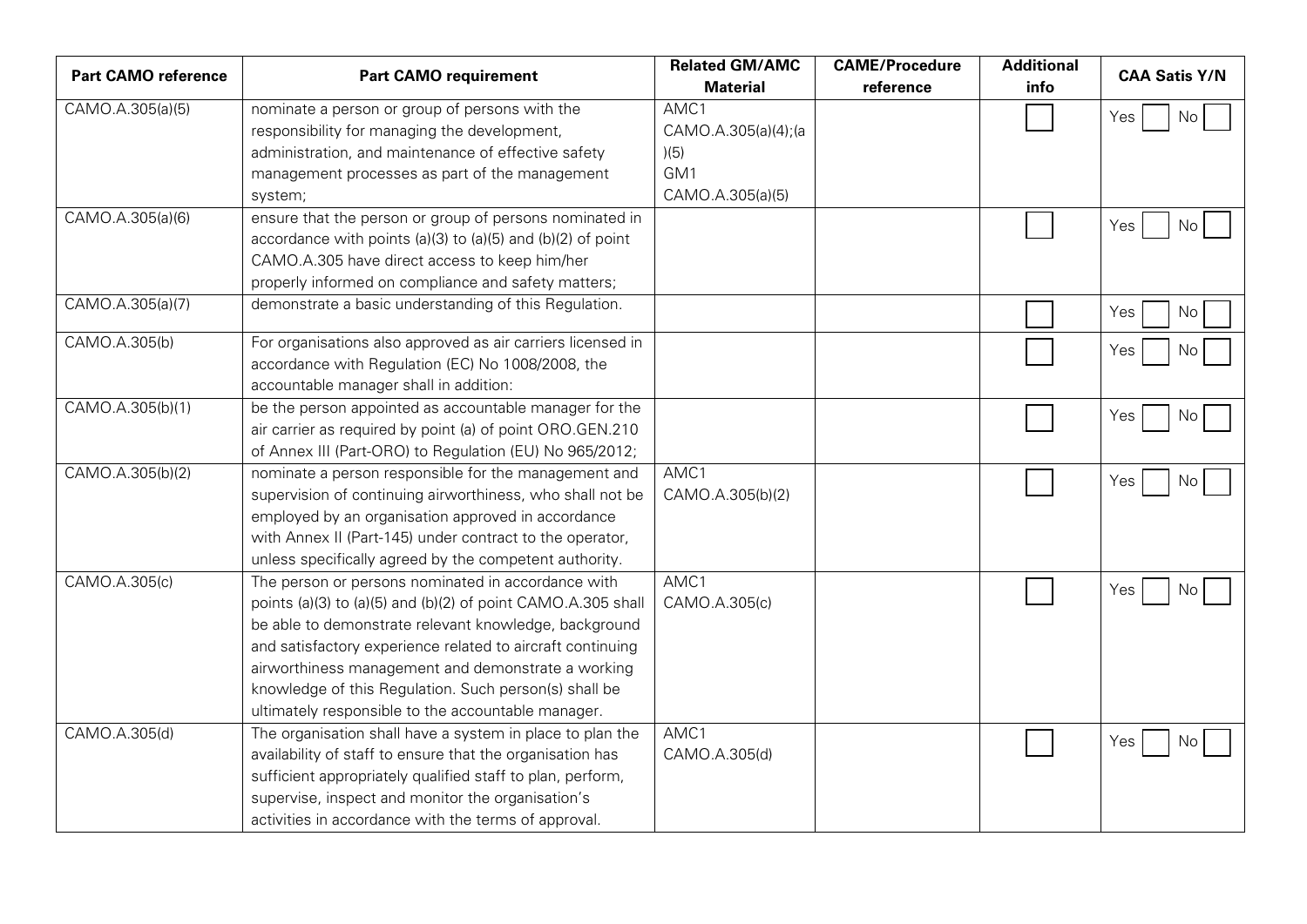| <b>Part CAMO reference</b> | <b>Part CAMO requirement</b>                                                                                                                                                                                                                                                                                                                                                                                                                                                                                                                                                                                                | <b>Related GM/AMC</b><br><b>Material</b>                                                                                                                                                                                  | <b>CAME/Procedure</b><br>reference | <b>Additional</b><br>info | <b>CAA Satis Y/N</b> |
|----------------------------|-----------------------------------------------------------------------------------------------------------------------------------------------------------------------------------------------------------------------------------------------------------------------------------------------------------------------------------------------------------------------------------------------------------------------------------------------------------------------------------------------------------------------------------------------------------------------------------------------------------------------------|---------------------------------------------------------------------------------------------------------------------------------------------------------------------------------------------------------------------------|------------------------------------|---------------------------|----------------------|
| CAMO.A.305(e)              | To be approved to carry out airworthiness reviews or<br>recommendations in accordance with point (e) of point<br>CAMO.A.125 and, if applicable, to issue permits to fly in<br>accordance with point (f) of point CAMO.A.125, the<br>organisation shall have airworthiness review staff<br>qualified and authorised in accordance with point<br>CAMO.A.310.                                                                                                                                                                                                                                                                  |                                                                                                                                                                                                                           |                                    |                           | Yes<br>No            |
| CAMO.A.305(f)              | For organisations extending airworthiness review<br>certificates in accordance with point (d)(4) of point<br>CAMO.A.125, the organisation shall nominate persons<br>authorised to do so.                                                                                                                                                                                                                                                                                                                                                                                                                                    | GM1<br>CAMO.A.305(f)                                                                                                                                                                                                      |                                    |                           | Yes<br>No.           |
| CAMO.A.305(g)              | The organisation shall establish and control the<br>competency of personnel involved in compliance<br>monitoring, safety management, continuing<br>airworthiness management, airworthiness reviews or<br>recommendations, and, if applicable, issuing permits to<br>fly, in accordance with a procedure and to a standard<br>agreed by the competent authority. In addition to the<br>necessary expertise related to the job function,<br>competency must include an understanding of safety<br>management and human factors principles appropriate to<br>the person's function and responsibilities in the<br>organisation | AMC1<br>CAMO.A.305(g)<br>AMC <sub>2</sub><br>CAMO.A.305(g)<br>AMC3<br>CAMO.A.305(g)<br>AMC4<br>CAMO.A.305(g)<br>AMC5<br>CAMO.A.305(g)<br>GM1<br>CAMO.A.305(g)<br>GM <sub>2</sub><br>CAMO.A.305(g)<br>GM3<br>CAMO.A.305(g) |                                    |                           | Yes<br>No.           |
|                            | <b>CAMO.A.310 Airworthiness review staff qualifications</b>                                                                                                                                                                                                                                                                                                                                                                                                                                                                                                                                                                 |                                                                                                                                                                                                                           |                                    |                           |                      |
| CAMO.A.310(a)              | Airworthiness review staff issuing airworthiness review<br>certificates or recommendations in accordance with<br>point (e) of point CAMO.A.125 and, if applicable, issuing<br>permits to fly in accordance with point (f) of point<br>CAMO.A.125 shall have:                                                                                                                                                                                                                                                                                                                                                                | AMC1<br>CAMO.A.310(a)                                                                                                                                                                                                     |                                    |                           | Yes<br>No.           |
| CAMO.A.310(a)(1)           | at least 5 years of experience in continuing<br>airworthiness;                                                                                                                                                                                                                                                                                                                                                                                                                                                                                                                                                              |                                                                                                                                                                                                                           |                                    |                           | Yes<br>No.           |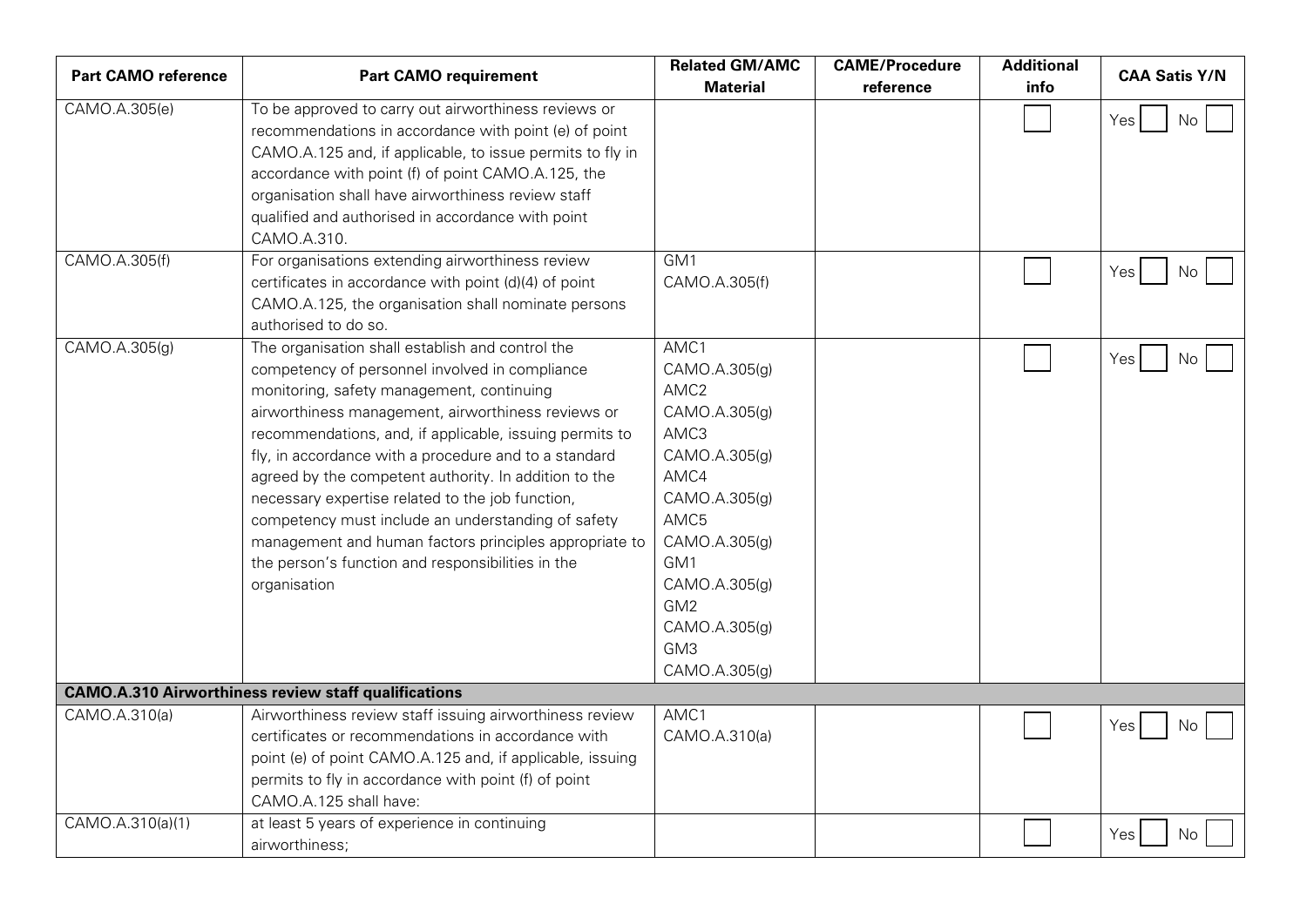| <b>Part CAMO reference</b> | <b>Part CAMO requirement</b>                                                           | <b>Related GM/AMC</b><br><b>Material</b> | <b>CAME/Procedure</b><br>reference | <b>Additional</b><br>info | <b>CAA Satis Y/N</b> |
|----------------------------|----------------------------------------------------------------------------------------|------------------------------------------|------------------------------------|---------------------------|----------------------|
| CAMO.A.310(a)(2)           | acquired an appropriate licence in compliance with                                     |                                          |                                    |                           | Yes<br>No            |
|                            | Annex (III) Part-66 or an aeronautical degree or a national                            |                                          |                                    |                           |                      |
|                            | equivalent;                                                                            |                                          |                                    |                           |                      |
| CAMO.A.310(a)(3)           | received formal aeronautical maintenance training;                                     | AMC1<br>CAMO.A.310(a)(3)                 |                                    |                           | Yes<br>No            |
| CAMO.A.310(a)(4)           | held a position within the approved organisation with<br>appropriate responsibilities. |                                          |                                    |                           | Yes<br>No            |
| CAMO.A.310(b)              | Notwithstanding points (a)(1), (a)(3) and (a)(4), the                                  |                                          |                                    |                           | Yes<br>No.           |
|                            | requirement laid down in point (a)(2) may be replaced                                  |                                          |                                    |                           |                      |
|                            | with 5 years of experience in continuing airworthiness                                 |                                          |                                    |                           |                      |
|                            | additional to those already required by point (a)(1).                                  |                                          |                                    |                           |                      |
| CAMO.A.310(c)              | Airworthiness review staff nominated by the organisation                               | AMC1                                     |                                    |                           |                      |
|                            | can only be issued an authorisation by that organisation                               | CAMO.A.310(c)                            |                                    |                           | Yes<br>No.           |
|                            | when formally accepted by the competent authority after                                |                                          |                                    |                           |                      |
|                            | satisfactory completion of an airworthiness review under                               |                                          |                                    |                           |                      |
|                            | the supervision of the competent authority, or under the                               |                                          |                                    |                           |                      |
|                            | supervision of the organisation's authorised                                           |                                          |                                    |                           |                      |
|                            | airworthiness review staff, in accordance with a                                       |                                          |                                    |                           |                      |
|                            | procedure approved by the competent authority as part                                  |                                          |                                    |                           |                      |
|                            | of the CAME.                                                                           |                                          |                                    |                           |                      |
| CAMO.A.310(d)              | The organisation shall ensure that aircraft airworthiness                              | AMC1                                     |                                    |                           | Yes<br>No            |
|                            | review staff can demonstrate appropriate, recent                                       | CAMO.A.310(d)                            |                                    |                           |                      |
|                            | continuing airworthiness management experience.                                        |                                          |                                    |                           |                      |
|                            | <b>CAMO.A.315 Continuing airworthiness management</b>                                  |                                          |                                    |                           |                      |
| CAMO.A.315(a)              | The organisation shall ensure that all continuing                                      |                                          |                                    |                           | Yes<br>No            |
|                            | airworthiness management is carried out in accordance                                  |                                          |                                    |                           |                      |
|                            | with Section A, Subpart C of Annex I (Part-M), or Section                              |                                          |                                    |                           |                      |
|                            | A Subpart C of Annex Vb (Part-ML), as applicable                                       |                                          |                                    |                           |                      |
| CAMO.A.315(b)              | For every aircraft managed, the organisation shall in                                  |                                          |                                    |                           |                      |
|                            | particular:                                                                            |                                          |                                    |                           |                      |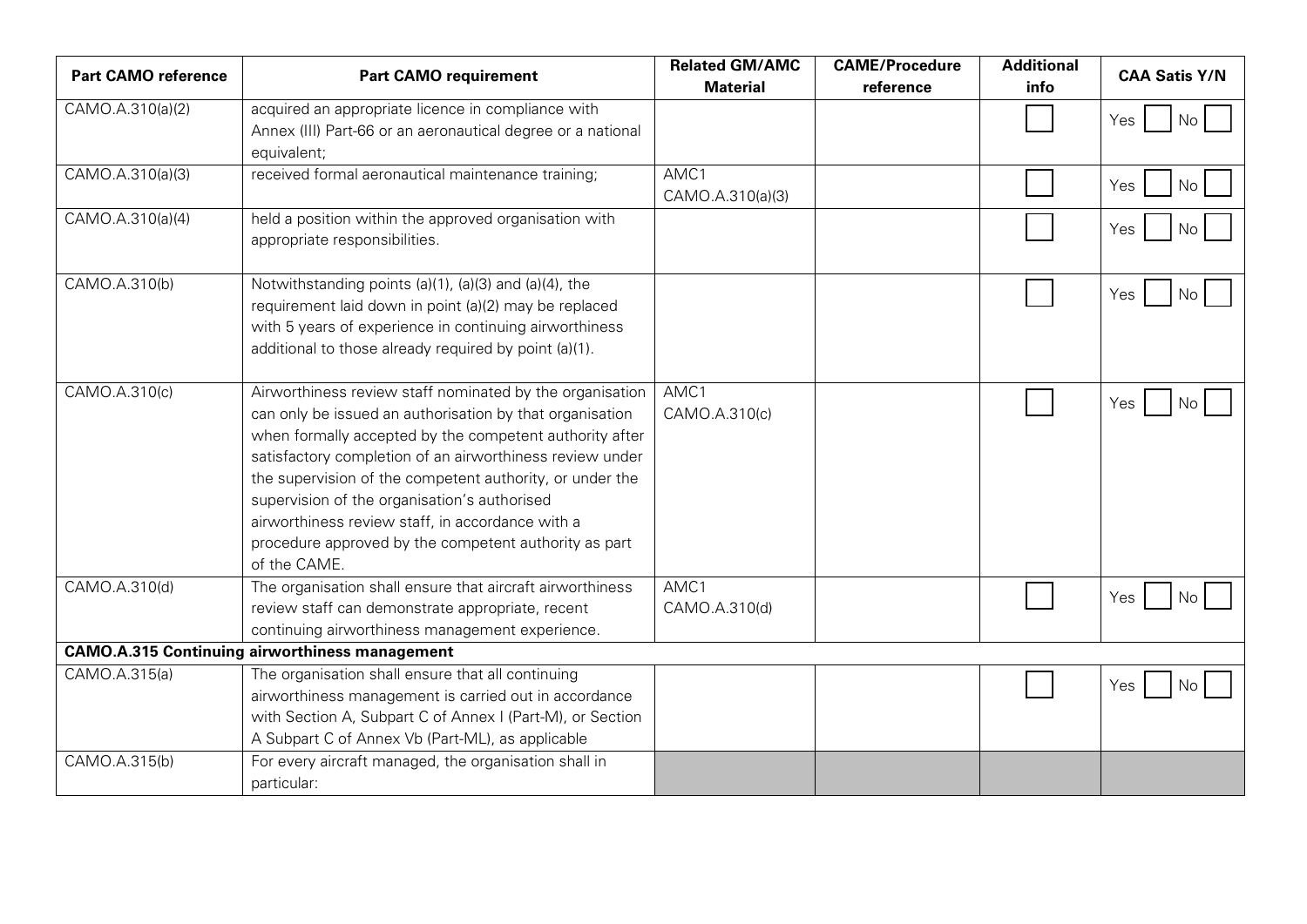| <b>Part CAMO reference</b> | <b>Part CAMO requirement</b>                                                                                                                                                                                                                                                                                                                                                        | <b>Related GM/AMC</b><br><b>Material</b>                                           | <b>CAME/Procedure</b><br>reference | <b>Additional</b><br>info | <b>CAA Satis Y/N</b> |
|----------------------------|-------------------------------------------------------------------------------------------------------------------------------------------------------------------------------------------------------------------------------------------------------------------------------------------------------------------------------------------------------------------------------------|------------------------------------------------------------------------------------|------------------------------------|---------------------------|----------------------|
| CAMO.A.315(b)(1)           | ensure that an aircraft maintenance programme including<br>any applicable reliability programme, as required by point<br>M.A.302 or ML.A.302 as applicable, is developed and                                                                                                                                                                                                        | GM1<br>CAMO.A.315(b)(1)                                                            |                                    |                           | No<br>Yes            |
|                            | controlled;                                                                                                                                                                                                                                                                                                                                                                         |                                                                                    |                                    |                           |                      |
| CAMO.A.315(b)(2)           | for aircraft not used by air carriers licensed in accordance<br>with Regulation (EC) No 1008/2008, provide a copy of<br>the aircraft maintenance programme to the owner or<br>operator responsible in accordance with point M.A.201<br>or ML.A.201 as applicable;                                                                                                                   |                                                                                    |                                    |                           | Yes<br>No.           |
| CAMO.A.315(b)(3)           | ensure that data used for any modification and repairs                                                                                                                                                                                                                                                                                                                              | AMC1                                                                               |                                    |                           | Yes<br>No            |
|                            | complies with points M.A.304 or ML.A.304 as applicable;                                                                                                                                                                                                                                                                                                                             | CAMO.A.315(b)(3)                                                                   |                                    |                           |                      |
| CAMO.A.315(b)(4)           | for all complex motor-powered aircraft or aircraft used by<br>air carriers licensed in accordance with Regulation (EC)<br>No 1008/2008, establish a procedure to assess<br>nonmandatory modifications and/or inspections and<br>decide on their application, making use of the<br>organisation's safety risk management process as<br>required by point (a)(3) of point CAMO.A.200; | AMC1<br>CAMO.A.315(b)(4)                                                           |                                    |                           | Yes<br>No.           |
| CAMO.A.315(b)(5)           | ensure that the aircraft, engine(s), propeller(s) and<br>components thereof are taken to an appropriately<br>approved maintenance organisation referred to in<br>Subpart F of Annex I (Part-M), Annex II (Part-145) or<br>Annex Vd (Part-CAO) whenever necessary;                                                                                                                   | GM1<br>CAMO.A.315(b)(5)                                                            |                                    |                           | Yes<br>No.           |
| CAMO.A.315(b)(6)           | order maintenance, supervise activities, and coordinate<br>related decisions to ensure that any maintenance is<br>carried out properly and is appropriately released for the<br>determination of aircraft airworthiness.                                                                                                                                                            |                                                                                    |                                    |                           | Yes<br>No.           |
| CAMO.A.315(c)              | Where the organisation is not appropriately approved in<br>accordance with Subpart F of Annex I (Part-M), Annex II<br>(Part-145) or Annex Vd (Part-CAO) it shall, in consultation<br>with the operator, manage the written maintenance<br>contracts required by points (e)(3), (f)(3), (g)(3) and (h)(3)<br>of M.A.201 or point ML.A.201 to ensure that:                            | AMC1<br>CAMO.A.315(c)<br>AMC <sub>2</sub><br>CAMO.A.315(c)<br>GM1<br>CAMO.A.315(c) |                                    |                           | Yes<br>No.           |
| CAMO.A.315(c)(1)           | all maintenance is ultimately carried out by an<br>appropriately approved maintenance organisation;                                                                                                                                                                                                                                                                                 |                                                                                    |                                    |                           | No<br>Yes            |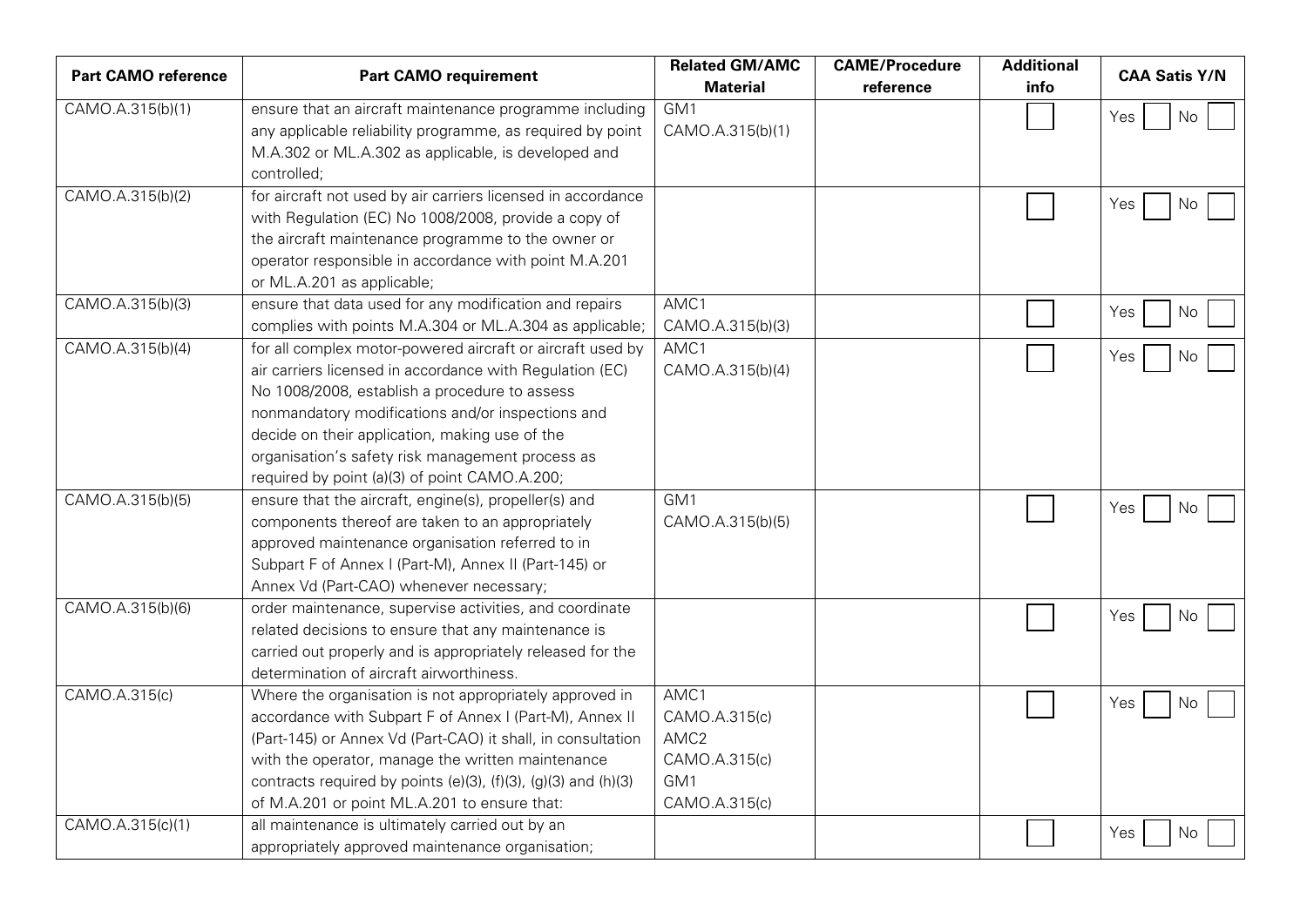| <b>Part CAMO reference</b>             | <b>Part CAMO requirement</b>                                 | <b>Related GM/AMC</b><br><b>Material</b> | <b>CAME/Procedure</b><br>reference | <b>Additional</b><br>info | <b>CAA Satis Y/N</b> |
|----------------------------------------|--------------------------------------------------------------|------------------------------------------|------------------------------------|---------------------------|----------------------|
| CAMO.A.315(c)(2)                       | the functions required under points (b), (c), (f) and (g) of |                                          |                                    |                           | Yes<br>No            |
|                                        | point M.A.301 of Annex I (Part-M) or point ML.A.301 of       |                                          |                                    |                           |                      |
|                                        | Annex Vb (Part-ML), as applicable, are clearly specified.    |                                          |                                    |                           |                      |
| CAMO.A.315(d)                          | Notwithstanding point (c), the contract may be in the        | GM1                                      |                                    |                           | No<br>Yes            |
|                                        | form of individual work orders addressed to the              | CAMO.A.315(d)                            |                                    |                           |                      |
|                                        | maintenance organisation in the case of:                     |                                          |                                    |                           |                      |
| CAMO.A.315(d)(1)                       | an aircraft requiring unscheduled line maintenance;          |                                          |                                    |                           | Yes<br>No            |
| CAMO.A.315(d)(2)                       | component maintenance, including engine and propeller        |                                          |                                    |                           | Yes<br>No            |
|                                        | maintenance, as applicable.                                  |                                          |                                    |                           |                      |
| CAMO.A.315(e)                          | The organisation shall ensure that human factors and         |                                          |                                    |                           |                      |
|                                        | human performance limitations are taken into account         |                                          |                                    |                           | Yes<br>No            |
|                                        | during continuing airworthiness management, including        |                                          |                                    |                           |                      |
|                                        | all contracted and subcontracted activities.                 |                                          |                                    |                           |                      |
| <b>CAMO.A.320 Airworthiness review</b> |                                                              |                                          |                                    |                           |                      |
| CAMO.A.320                             | When the organisation approved in accordance with            |                                          |                                    |                           | Yes<br>No            |
|                                        | point (e) of point CAMO.A.125 performs airworthiness         |                                          |                                    |                           |                      |
|                                        | reviews, they shall be performed in accordance with          |                                          |                                    |                           |                      |
|                                        | point M.A.901 of Annex I (Part-M) or point ML.A.903 of       |                                          |                                    |                           |                      |
|                                        | Annex Vb (Part-ML), as applicable.                           |                                          |                                    |                           |                      |
|                                        | <b>CAMO.A.325 Continuing airworthiness management data</b>   |                                          |                                    |                           |                      |
| CAMO.A.325                             | The organisation shall hold and use applicable current       | AMC1 CAMO.A.325                          |                                    |                           | Yes<br>No            |
|                                        | maintenance data in accordance with point M.A.401 of         | GM1 CAMO.A.325                           |                                    |                           |                      |
|                                        | Annex I (Part-M) or point ML.A.401 of Annex Vb (Part-        | GM2 CAMO.A.325                           |                                    |                           |                      |
|                                        | ML), as applicable, for the performance of continuing        |                                          |                                    |                           |                      |
|                                        | airworthiness tasks referred to in point CAMO.A.315 of       |                                          |                                    |                           |                      |
|                                        | this Annex (Part-CAMO). That data may be provided by         |                                          |                                    |                           |                      |
|                                        | the owner or the operator, subject to an appropriate         |                                          |                                    |                           |                      |
|                                        | contract being established with such an owner or             |                                          |                                    |                           |                      |
|                                        | operator. In such case, the continuing airworthiness         |                                          |                                    |                           |                      |
|                                        | management organisation shall only keep such data for        |                                          |                                    |                           |                      |
|                                        | the duration of the contract, except when otherwise          |                                          |                                    |                           |                      |
|                                        | required by point CAMO.A.220(a).                             |                                          |                                    |                           |                      |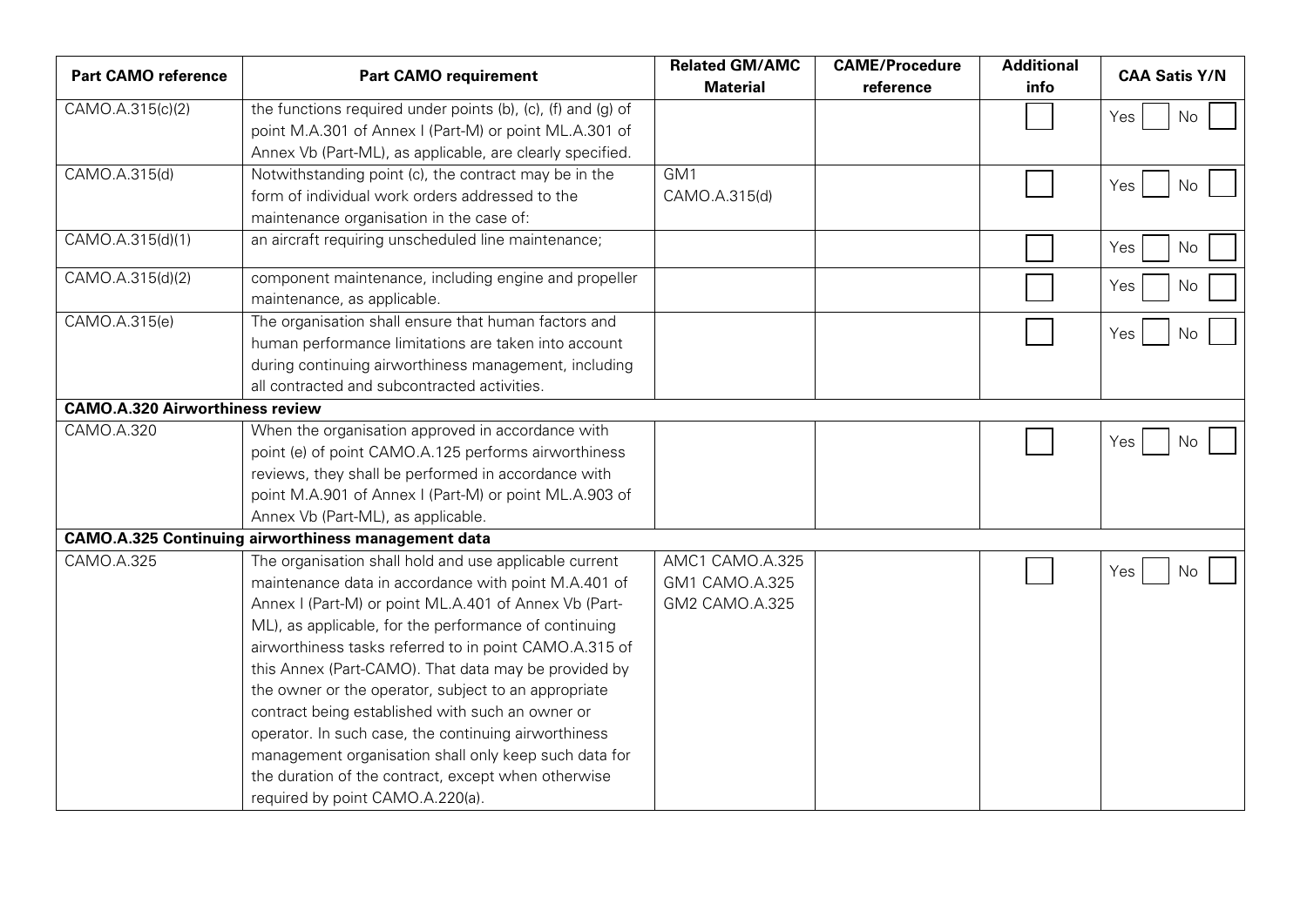Section 4: Additional information

Please provide any additional information by using the area below. Make reference to the Part CAMO reference/requirement when adding information.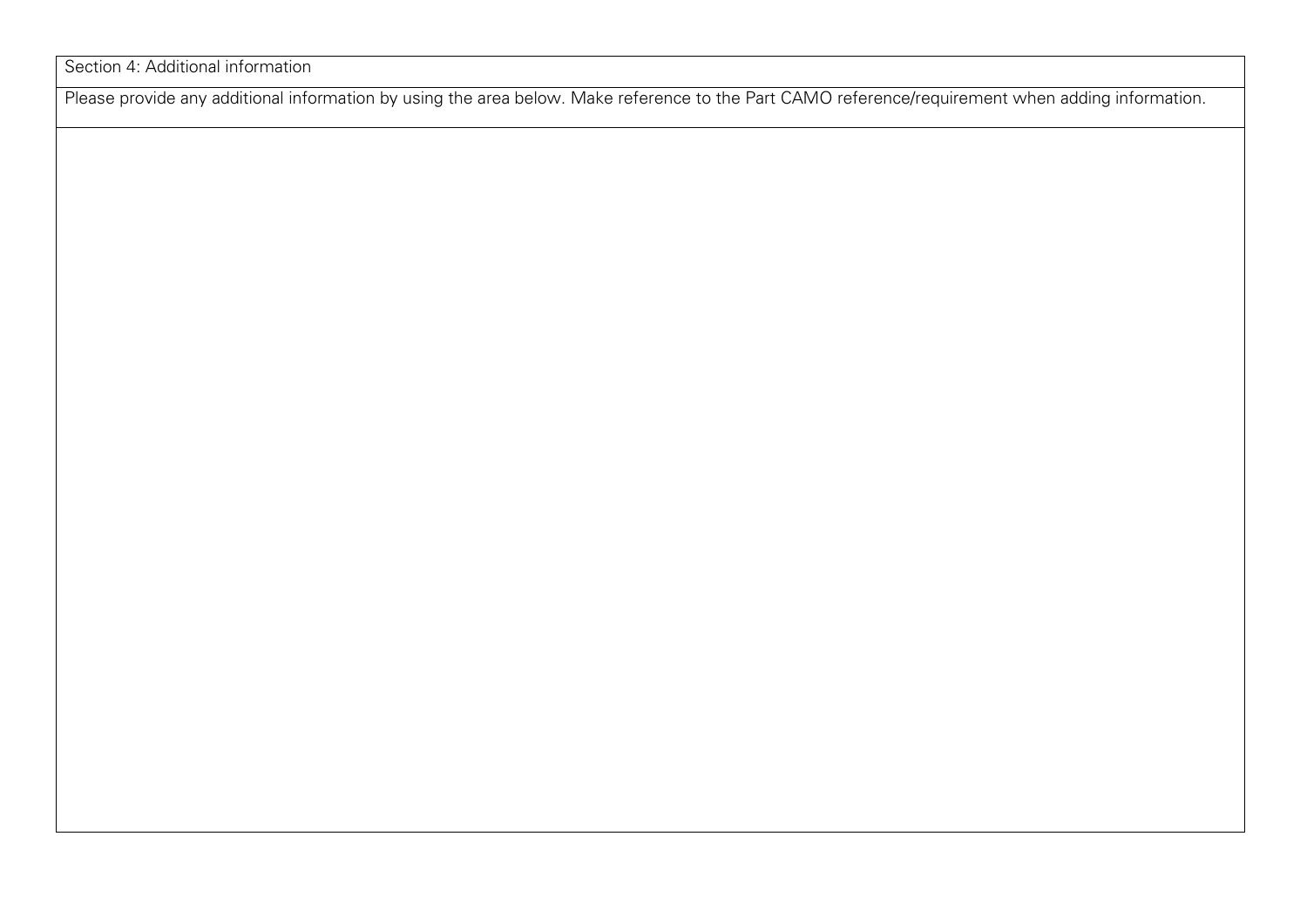Section 4: Additional information (Continued)

Please provide any additional information by using the area below. Make reference to the Part CAMO reference/requirement when adding information.